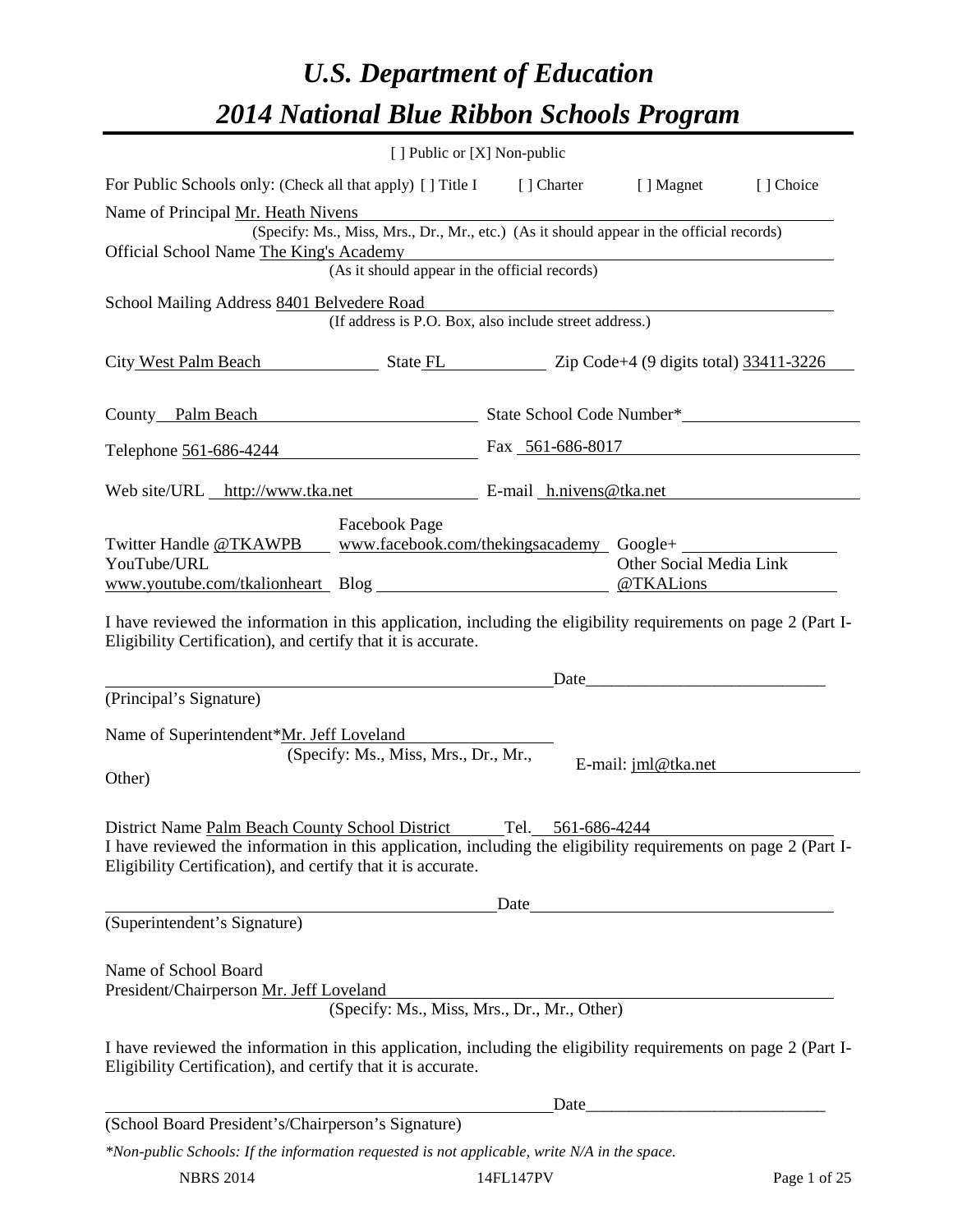#### **Include this page in the school's application as page 2.**

The signatures on the first page of this application (cover page) certify that each of the statements below concerning the school's eligibility and compliance with U.S. Department of Education, Office for Civil Rights (OCR) requirements is true and correct.

- 1. The school configuration includes one or more of grades K-12. (Schools on the same campus with one principal, even a K-12 school, must apply as an entire school.)
- 2. The school has made its Annual Measurable Objectives (AMOs) or Adequate Yearly Progress (AYP) each year for the past two years and has not been identified by the state as "persistently dangerous" within the last two years.
- 3. To meet final eligibility, a public school must meet the state's AMOs or AYP requirements in the 2013-2014 school year and be certified by the state representative. Any status appeals must be resolved at least two weeks before the awards ceremony for the school to receive the award.
- 4. If the school includes grades 7 or higher, the school must have foreign language as a part of its curriculum.
- 5. The school has been in existence for five full years, that is, from at least September 2008 and each tested grade must have been part of the school for the past three years.
- 6. The nominated school has not received the National Blue Ribbon Schools award in the past five years: 2009, 2010, 2011, 2012, or 2013.
- 7. The nominated school has no history of testing irregularities, nor have charges of irregularities been brought against the school at the time of nomination. The U.S. Department of Education reserves the right to disqualify a school's application and/or rescind a school's award if irregularities are later discovered and proven by the state.
- 8. The nominated school or district is not refusing Office of Civil Rights (OCR) access to information necessary to investigate a civil rights complaint or to conduct a district-wide compliance review.
- 9. The OCR has not issued a violation letter of findings to the school district concluding that the nominated school or the district as a whole has violated one or more of the civil rights statutes. A violation letter of findings will not be considered outstanding if OCR has accepted a corrective action plan from the district to remedy the violation.
- 10. The U.S. Department of Justice does not have a pending suit alleging that the nominated school or the school district as a whole has violated one or more of the civil rights statutes or the Constitution's equal protection clause.
- 11. There are no findings of violations of the Individuals with Disabilities Education Act in a U.S. Department of Education monitoring report that apply to the school or school district in question; or if there are such findings, the state or district has corrected, or agreed to correct, the findings.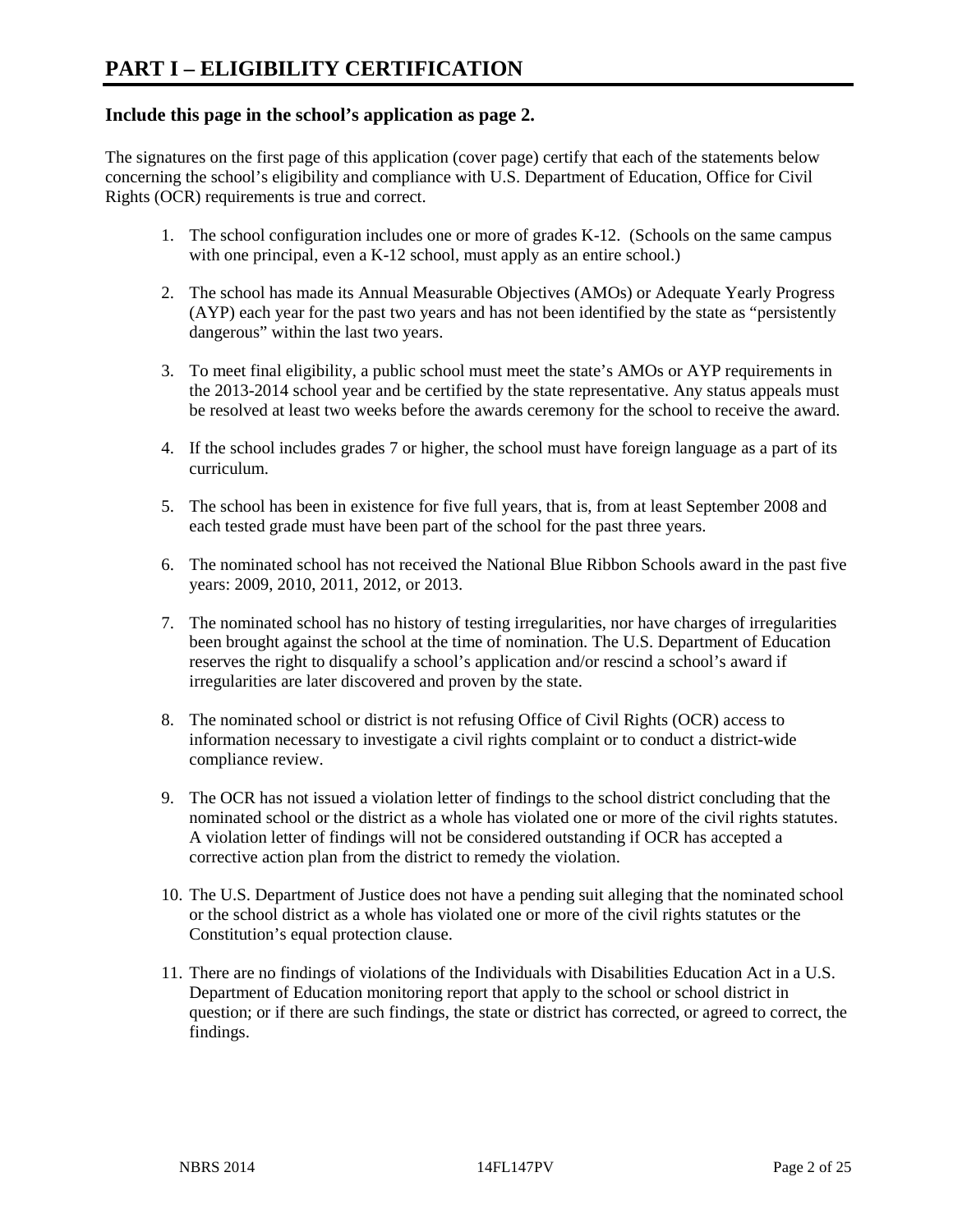# **PART II - DEMOGRAPHIC DATA**

#### **All data are the most recent year available.**

**DISTRICT** (Question 1 is not applicable to non-public schools)

| $\perp$ | Number of schools in the district<br>(per district designation): | 0 Elementary schools (includes $K-8$ )<br>0 Middle/Junior high schools |
|---------|------------------------------------------------------------------|------------------------------------------------------------------------|
|         |                                                                  | 0 High schools                                                         |
|         |                                                                  | $0 K-12$ schools                                                       |

0 TOTAL

#### **SCHOOL** (To be completed by all schools)

2. Category that best describes the area where the school is located:

- [] Urban or large central city
- [X] Suburban with characteristics typical of an urban area
- [ ] Suburban
- [ ] Small city or town in a rural area
- [ ] Rural
- 3.  $1$  Number of years the principal has been in her/his position at this school.
- 4. Number of students as of October 1 enrolled at each grade level or its equivalent in applying school:

| Grade                           | # of         | # of Females | <b>Grade Total</b> |
|---------------------------------|--------------|--------------|--------------------|
|                                 | <b>Males</b> |              |                    |
| <b>PreK</b>                     | 26           | 18           | 44                 |
| K                               | 29           | 21           | 50                 |
| $\mathbf{1}$                    | 25           | 25           | 50                 |
| $\overline{2}$                  | 25           | 22           | 47                 |
| 3                               | 27           | 27           | 54                 |
| 4                               | 28           | 21           | 49                 |
| 5                               | 34           | 47           | 81                 |
| 6                               | 57           | 39           | 96                 |
| 7                               | 0            | 0            | 0                  |
| 8                               | $\theta$     | 0            | 0                  |
| 9                               | 0            | 0            | 0                  |
| 10                              | 0            | 0            | 0                  |
| 11                              | $\theta$     | 0            | 0                  |
| 12                              | $\theta$     | 0            | 0                  |
| <b>Total</b><br><b>Students</b> | 251          | 220          | 471                |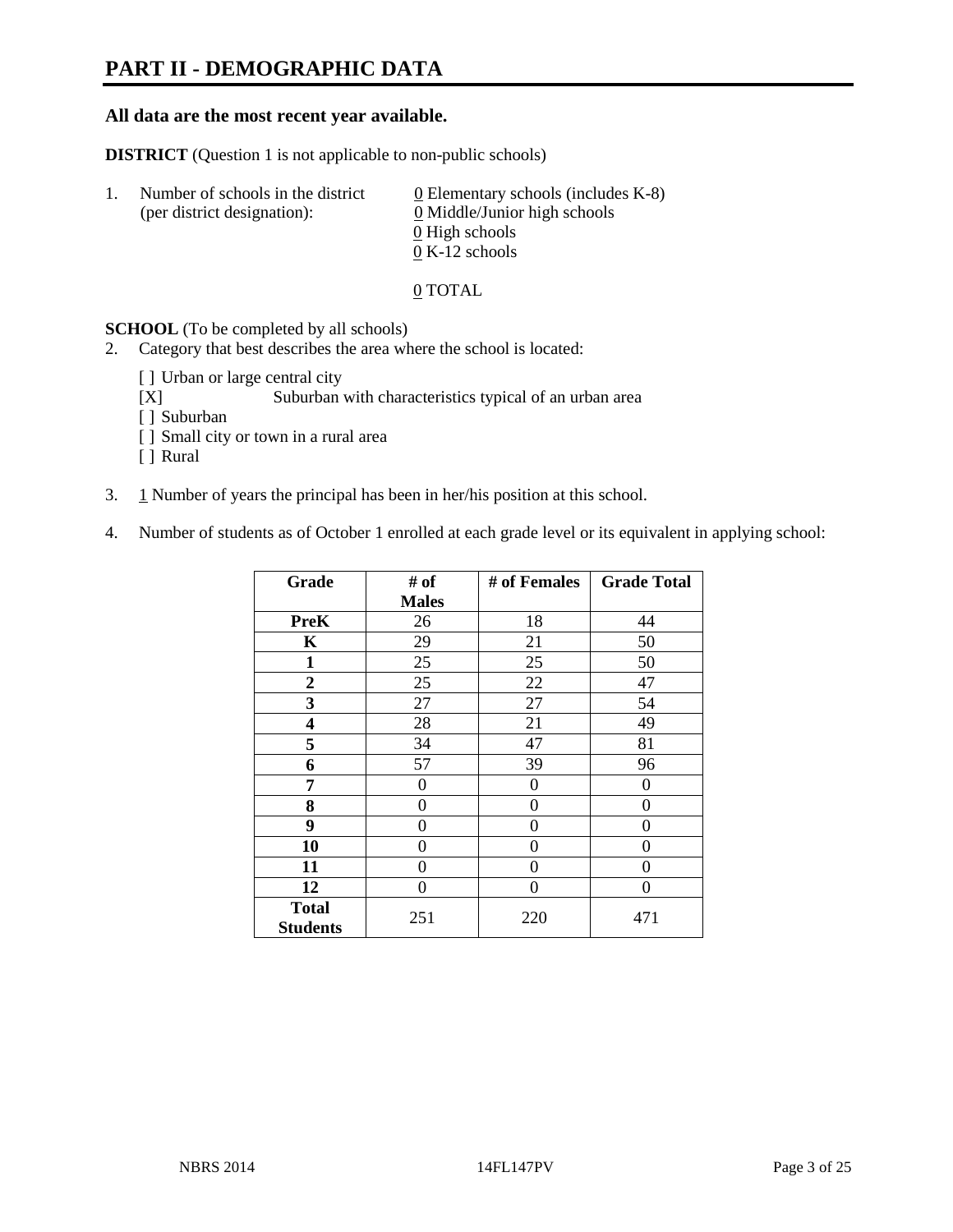the school: 2 % Asian

5. Racial/ethnic composition of  $1\%$  American Indian or Alaska Native 8 % Black or African American 13 % Hispanic or Latino 3 % Native Hawaiian or Other Pacific Islander 67 % White 6 % Two or more races **100 % Total** 

(Only these seven standard categories should be used to report the racial/ethnic composition of your school. The Final Guidance on Maintaining, Collecting, and Reporting Racial and Ethnic Data to the U.S. Department of Education published in the October 19, 2007 *Federal Register* provides definitions for each of the seven categories.)

6. Student turnover, or mobility rate, during the 2012 - 2013 year: 2%

This rate should be calculated using the grid below. The answer to (6) is the mobility rate.

| <b>Steps For Determining Mobility Rate</b>         | Answer |  |
|----------------------------------------------------|--------|--|
| (1) Number of students who transferred to          |        |  |
| the school after October 1, 2012 until the         | 5      |  |
| end of the school year                             |        |  |
| (2) Number of students who transferred             |        |  |
| <i>from</i> the school after October 1, 2012 until | 6      |  |
| the end of the 2012-2013 school year               |        |  |
| (3) Total of all transferred students [sum of      | 11     |  |
| rows $(1)$ and $(2)$ ]                             |        |  |
| (4) Total number of students in the school as      | 461    |  |
| of October 1                                       |        |  |
| $(5)$ Total transferred students in row $(3)$      |        |  |
| divided by total students in row (4)               | 0.024  |  |
| $(6)$ Amount in row $(5)$ multiplied by 100        |        |  |

7. English Language Learners (ELL) in the school: 0 %

Number of non-English languages represented: 0 Specify non-English languages:

0 Total number ELL

8. Students eligible for free/reduced-priced meals:  $0\%$ 

Total number students who qualify:  $\qquad 0$ 

If this method is not an accurate estimate of the percentage of students from low-income families, or the school does not participate in the free and reduced-priced school meals program, supply an accurate estimate and explain how the school calculated this estimate.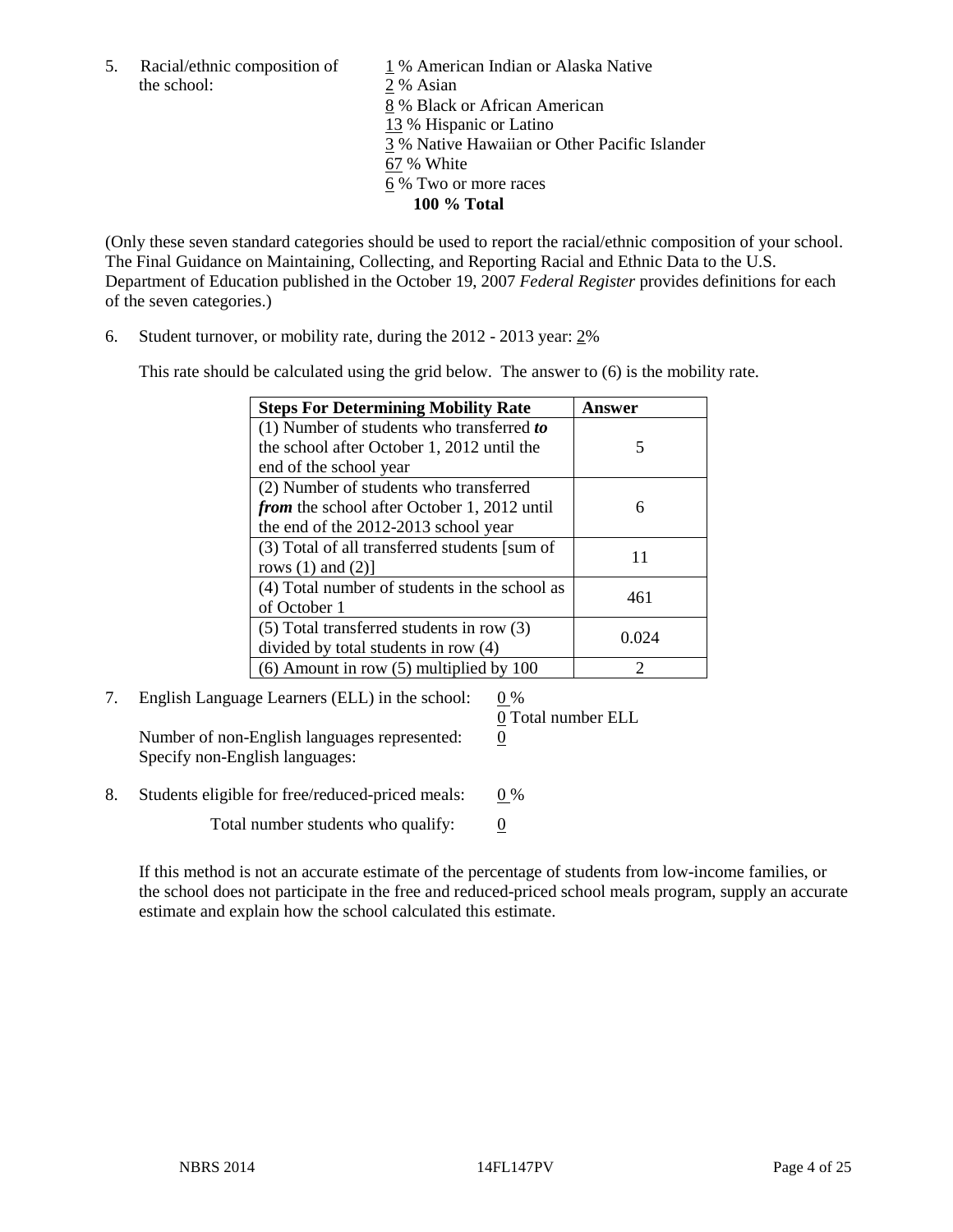32 Total number of students served

Indicate below the number of students with disabilities according to conditions designated in the Individuals with Disabilities Education Act. Do not add additional categories.<br>1 Autism 7 Orthopedic Impairment

- 
- 
- 
- 
- 
- 
- 
- 1 Autism 7 Orthopedic Impairment<br>
0 Deafness 16 Other Health Impaired
	- 16 Other Health Impaired
- 0 Deaf-Blindness 6 Specific Learning Disability
- 0 Emotional Disturbance 12 Speech or Language Impairment<br>
0 Traumatic Brain Injury
	- 0 Traumatic Brain Injury
- 0 Mental Retardation 0 Visual Impairment Including Blindness
- 14 Multiple Disabilities 0 Developmentally Delayed

10. Use Full-Time Equivalents (FTEs), rounded to nearest whole numeral, to indicate the number of personnel in each of the categories below:

|                                       | <b>Number of Staff</b> |
|---------------------------------------|------------------------|
| Administrators                        |                        |
| Classroom teachers                    | 19                     |
| Resource teachers/specialists         |                        |
| e.g., reading, math, science, special | 12                     |
| education, enrichment, technology,    |                        |
| art, music, physical education, etc.  |                        |
| Paraprofessionals                     | 6                      |
| Student support personnel             |                        |
| e.g., guidance counselors, behavior   |                        |
| interventionists, mental/physical     |                        |
| health service providers,             | $\mathcal{D}$          |
| psychologists, family engagement      |                        |
| liaisons, career/college attainment   |                        |
| coaches, etc.                         |                        |
|                                       |                        |

11. Average student-classroom teacher ratio, that is, the number of students in the school divided by the FTE of classroom teachers, e.g.,  $22:1$   $22:1$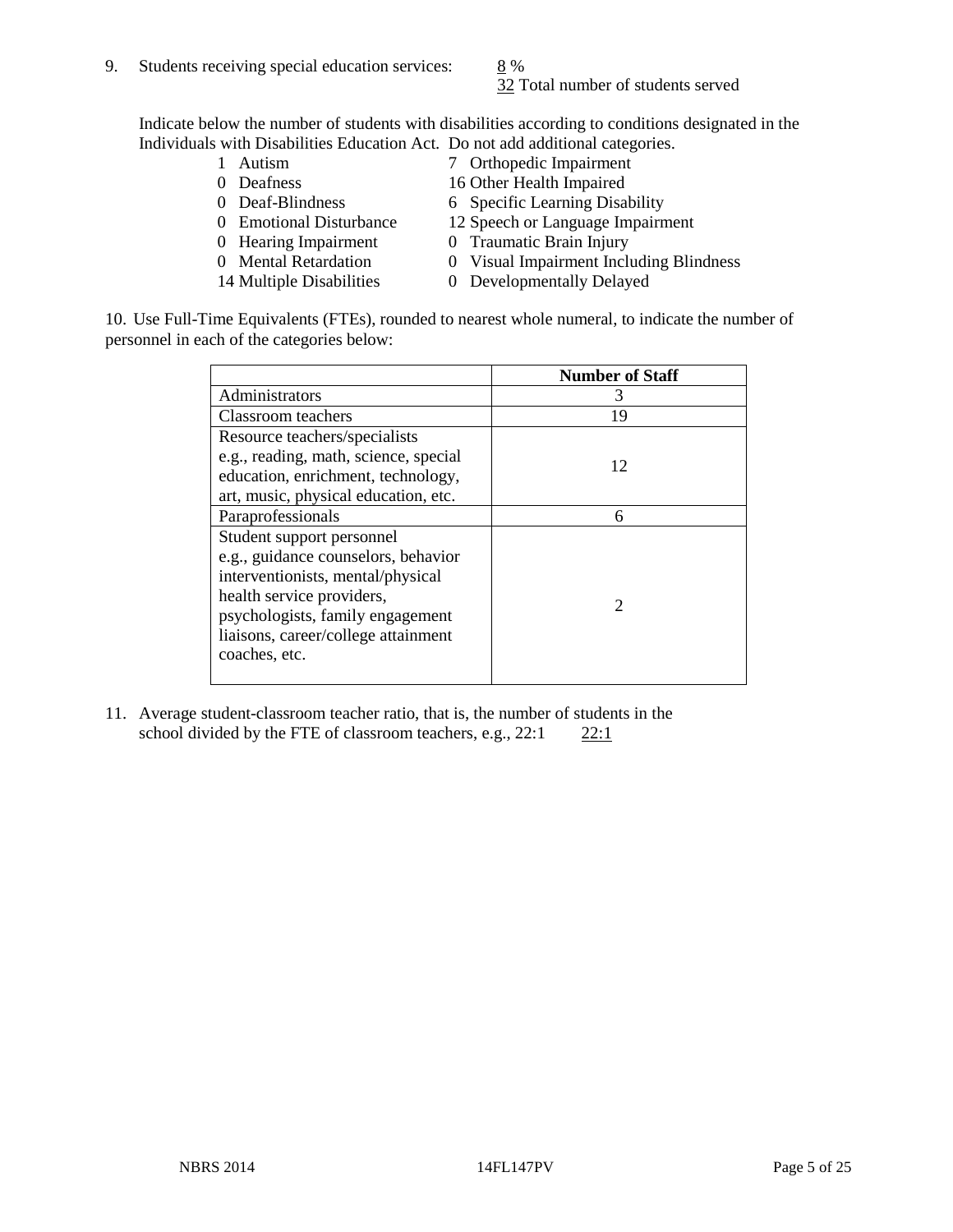12. Show daily student attendance rates. Only high schools need to supply yearly graduation rates.

| <b>Required Information</b> | 2012-2013 | 2011-2012 | 2010-2011 | 2009-2010 | 2008-2009 |
|-----------------------------|-----------|-----------|-----------|-----------|-----------|
| Daily student attendance    | 96%       | 96%       | 96%       | 96%       | 95%       |
| High school graduation rate | 0%        | 9%        | 0%        | 0%        | 0%        |

#### 13. **For schools ending in grade 12 (high schools)**

Show percentages to indicate the post-secondary status of students who graduated in Spring 2013

| <b>Post-Secondary Status</b>                  |    |
|-----------------------------------------------|----|
| Graduating class size                         |    |
| Enrolled in a 4-year college or university    | 0% |
| Enrolled in a community college               | 0% |
| Enrolled in career/technical training program | 0% |
| Found employment                              | 0% |
| Joined the military or other public service   | 0% |
| <b>Other</b>                                  | 2% |

14. Indicate whether your school has previously received a National Blue Ribbon Schools award.  $Yes_$  No  $X_$ 

If yes, select the year in which your school received the award.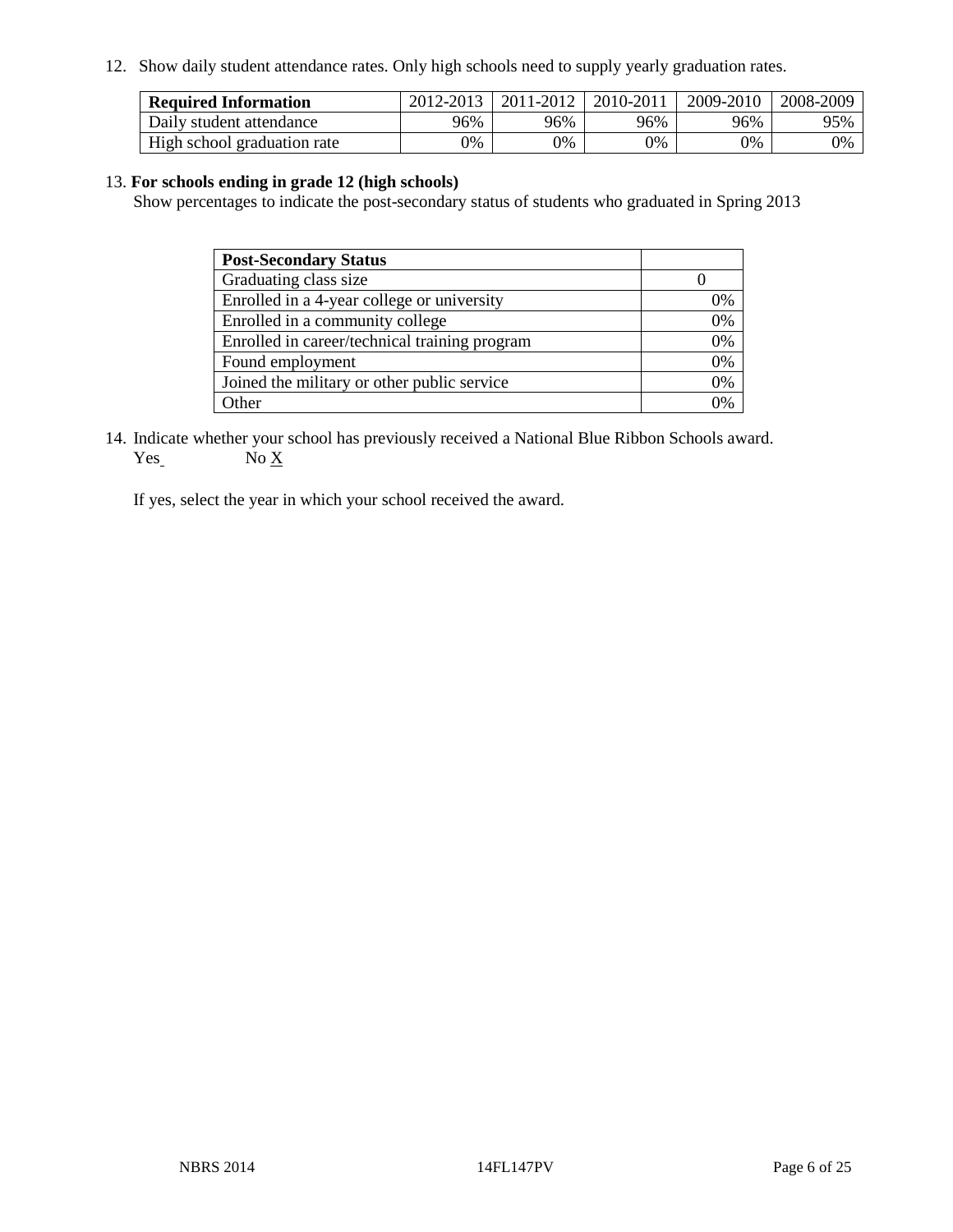# **PART III – SUMMARY**

The King's Academy Elementary School is a private, nonprofit, college-preparatory, interdenominational Christian School which was established in 1970.Since that time, the school has continued to grow academically by aligning the curriculum with the mission statement, building a strong fine arts department, intramural athletics and extra-curricular programs that assist students to reach the highest levels of achievement.

The King's Academy Elementary School is accredited by the Association of Christian Schools International (ACSI), Southern Association of Colleges and Schools (SACS), and Florida Association of Christian Colleges and Schools (FACCS).The school is led by a Board of Governors and is operated by the President and an Administrative Team; which is made up of a Principal, an Assistant Principal and a Dean of Students.

The Mission of The King's Academy Elementary Schoolis to assist the home and church in their endeavor to train up a child in the way he should go (Proverbs 22:6)Its mission is to graduate Christian leaders who seek to impact the world for the King of kings through academic excellence and spiritual vitality.The extremely qualified faculty strives to unlock the strengths of each student with a passion to teach the mind and reach the heart.

As a college-preparatory school, The King's Academy Elementary School's administrators and teachers constantly pursue and motivate students to achieve academic excellence. The scope and sequence of the elementary school's curriculum is based on a combination of the Florida Sunshine State Standards and the Terra Nova, 3rd Edition Compendium of Instructional Standards.

To ensure the growth of all elementary students, TKAES established an Academic Support Team which provides services for students needing extra academic assistance, while guiding teachers in differentiation of instruction.This team also ensures that teachers enrich the educational environment of academically accelerated students.

The King's Academy Elementary School is committed to offering a nurturing environment for students while building community through lasting relationships between teachers and parents, students across all grade levels and between faculty members. TKAES faculty makes it a point of emphasis to mentor, teach, coach, and love each student. The educational program is known for its academic rigor focused on strengthening the whole child. TKAES offers a variety of additional co-curricular educational courses and after school programs that assist in this regard. TKAES further builds on this premise by adding community service and leadership opportunities. The students consistently achieve at a high academic level on standardized testing, and The King's Academy Elementary School's committed staff possesses an incredible amount of longevity and experience in their grade levels.

South Florida families are drawn to The King's Academy Elementary School because of its unique essence that has been described as "distinctively Christ-centered and college prep."The intentional tuition assistance program opens the door for many students to attend The King's Academy Elementary School.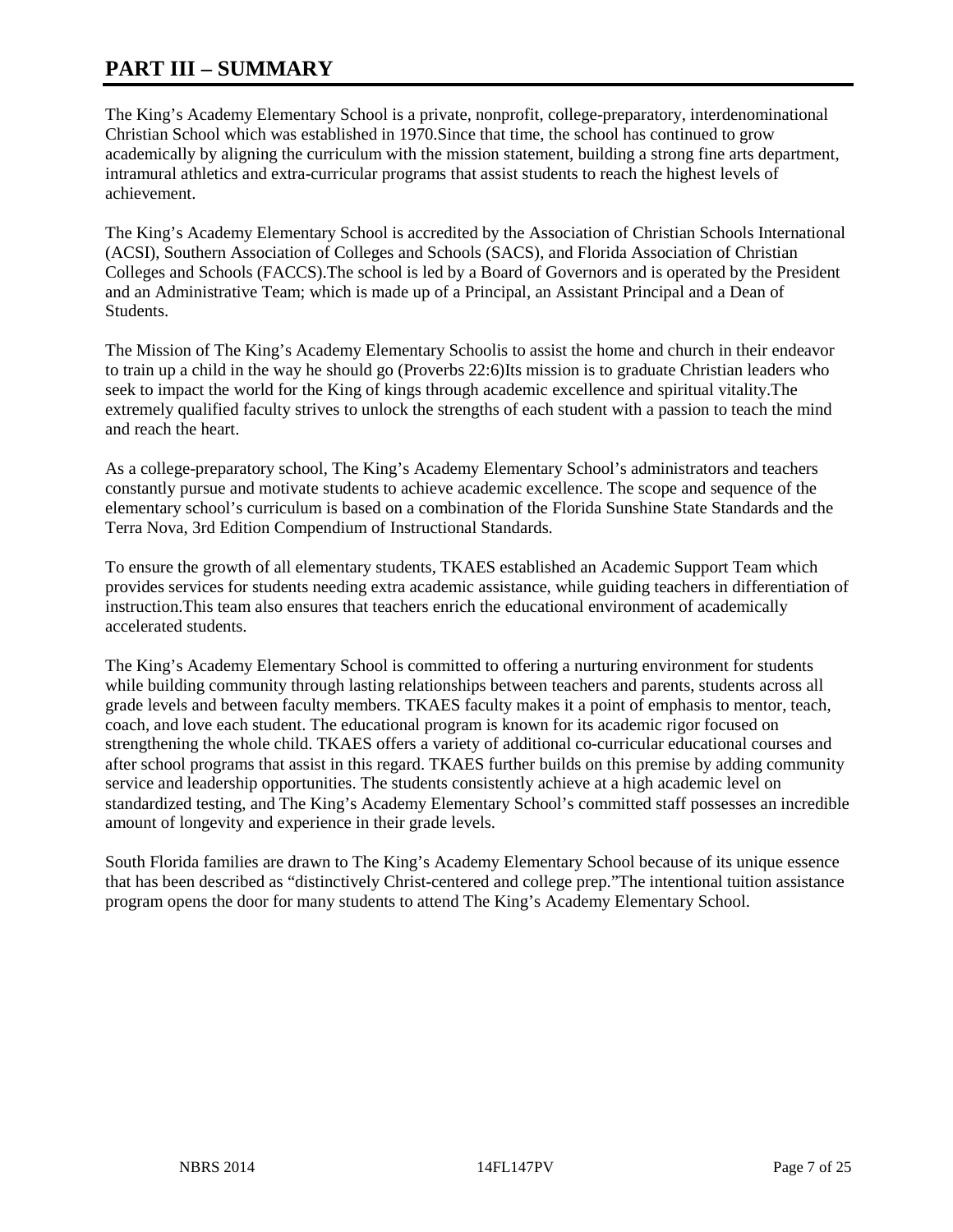#### **1. Assessment Results:**

#### A). Performance Levels

The King's Academy Elementary School has designed a comprehensive system for evaluating individual and group progress. This system consists of standardized testing administered in the spring, coupled with a variety of formal and informal assessments throughout the year.Until the spring of 2013, TKAES utilized the Stanford Achievement Test – 10th Edition. In March 2013 TKAES switched to the Terra Nova Third Edition, which is more conducive to curriculum and allows faculty and administration to compare students to more nationally appropriate norms.Grade levels are expected to consistently perform above the seventieth percentile in all areas of tested norms. Furthermore, teachers and students are held to a high standard of expectation and fully expect to out-perform the local and state results on all standardized testing.

The King's Academy Elementary School's informal testing plan consist of the Star Early Literacy Test (grades Pre-K and Kindergarten) administered in August, assisting teachers with grouping their students into appropriate level reading groups.All students in first through sixth grades are tested with STAR, administered quarterly, which provides a Zone of Proximal Development for each student. Students are encouraged to perform at their very best during each test and display a pattern of continual improvement in their reading proficiency.

#### B). Performance Trends

A review of the SAT 10 scores for third through sixth grade from 2008-2012 and the Terra Nova, 3rd Edition, reveal a pattern of continual high academic performance that has become the standard of performance at The King's Academy Elementary School. Comparing the test scores from the previous year with Terra Nova to the preceding four years of the Stanford-10 has proven to be a challenge as there are currently no normed referenced comparisons for the mean scaled scores. However, simply examining the five years of scoring data points to consistent high performance at all grade levels with the exception of fourth grade. Specific grade level scores indicate an increased performance level in reading in the third grade, a drop in the level of performance by nine points over a five year period in the fourth grade, an improvement of four scaled points in the fifth grade and a steady pattern of high performance in the sixth grade. In mathematics all grades performed at a high level while also demonstrating continued improvement.

The improvement of test scores in the reading and math curriculum are directly related to a shift in curriculum to specifically chosen curriculum better designed to meet state and school standards. Also, adding supplemental material to current Math curriculum (such as Math Superstars) has played a significant role in the increase in student performance. TKAES expects to see further improvement in this year's scores with the addition of the iXL Math program. Furthermore, longevity within the professional teaching staff is also an incredible contributor to student success. The average longevity for elementary teachers at TKAES is more than ten years. The drop in reading scores in the fourth grade is attributed to improper staff placement during this time period. Measures have been taken to correct this problem by changing teacher assignments in grade and subject area, as well as improving the grouping process of students within each specific grade level.

When examining the steady improvement shown in reading and math, all grades performed in the top 15% of scores nationwide in both the math and reading categories, and in most cases out-performed that requirement by a margin of five points or higher. The median and national percentile score of TKA elementary students in reading exceeded the national top 15% cutoff by an average of 5.5% per grade and by an average of 5.925% by grade in math.

#### **2. Using Assessment Results:**

The faculty and staff at The King's Academy Elementary School consistently utilize the results of standardized testing to accomplish three main functions. First, a measurement of the effectiveness of current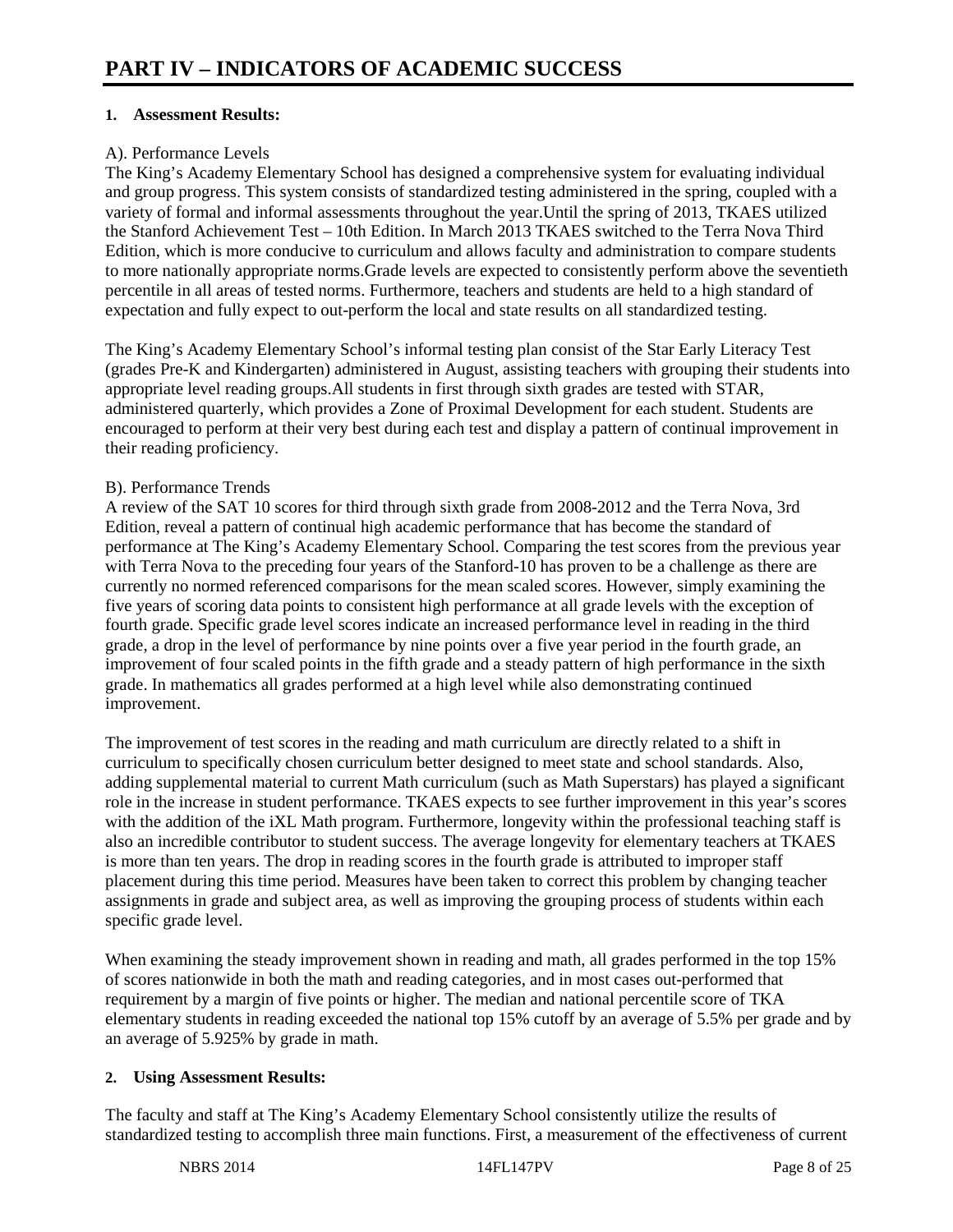curriculum and whether state standards are being met by analyzing, on a continual basis, standardized testing data. Recently, changes have been made to curriculum due to normed referenced scoring that indicated a weakness within curriculum. Teachers also review the scores of the test with the administration evaluating the results from the classroom, noting specific strengths/ weaknesses and examining potential strengths/weaknesses in teaching strategies utilized throughout the course of the year.

Second, the utilization of testing results to aid in effectively planning and preparing for upcoming school years is implemented. For example, once teachers receive a class list for the new school year, faculty then evaluate the students' academic performance files focusing specifically on the students' performance in the area of standardized testing. These results provide teachers with a better understanding of the strengths, weaknesses, opportunities and threats for each student and the class as a whole before beginning the new academic year.

Finally, The King's Academy Elementary School's academic service team evaluates student testing data to assist with intervention beyond normal classroom instruction by the teacher. Utilizing data allows learning specialists to provide necessary support, implement appropriate accommodations and assist in proper placement to ensure student achievement and learning.

Parents receive standardized test results via email within one month of testing. A copy of each student's results is also mailed home to the parents with a copy of a final report card in early June. A parent testing conference is held each August in which administrators present parents with a brief course outlining how to interpret student test reports and results. These nationally standardized test results are also publicized on the school's website and within promotional documents and items for the school so current and potential parents have a full picture of how TKAES compares to other top-tier schools within the local area and state of Florida.

#### **3. Sharing Lessons Learned:**

The King's Academy Elementary School maintains an outstanding relationship with local public and private schools. Therefore, TKAEL promotes a community of open dialogue and collaboration with these schools and educational associations.

The King's Academy Elementary School is an active member of three different accrediting bodies; the Association of Christian Schools International, the Florida Association of Christian Colleges and Schools and the Southern Association of Colleges and Schools. Participation with these organizations includes formal and informal educator workshops and conventions as both learners and presenters, along with formal participation on accreditation team visits to other schools.

TKAES also maintains a positive relationship with Christian Schools of Palm Beach County. TKAES's teachers and administrators often present on topics related to curriculum, state standards, student programs and best practice methods during monthly meetings. CSPBC also utilizes the school campus and facilities to host the annual professional development day in February. Faculty members are required to attend and take great pride in presenting a minimum of one professional development offering in all core content areas by a member of the TKAES staff.

Over the years, TKAES has been open to sharing ideas and thoughts with local schools regarding curriculum and program offerings. TKAES has also served as a practicum location for future teachers enrolled in specific courses at the collegiate level. TKAES counts it a privilege to be viewed as a school having a positive influence on students through appropriate educational techniques.

#### **4. Engaging Families and Community:**

The King's Academy Elementary School strives to partner with parents in the education of each enrolled student. TKAES understands that parents play the largest role in the development of each child. Positioning the school in a manner that allows TKAES to foster community and partner with parents alongside the local church gives the school the best opportunity to accomplish the school goal of educating the academic,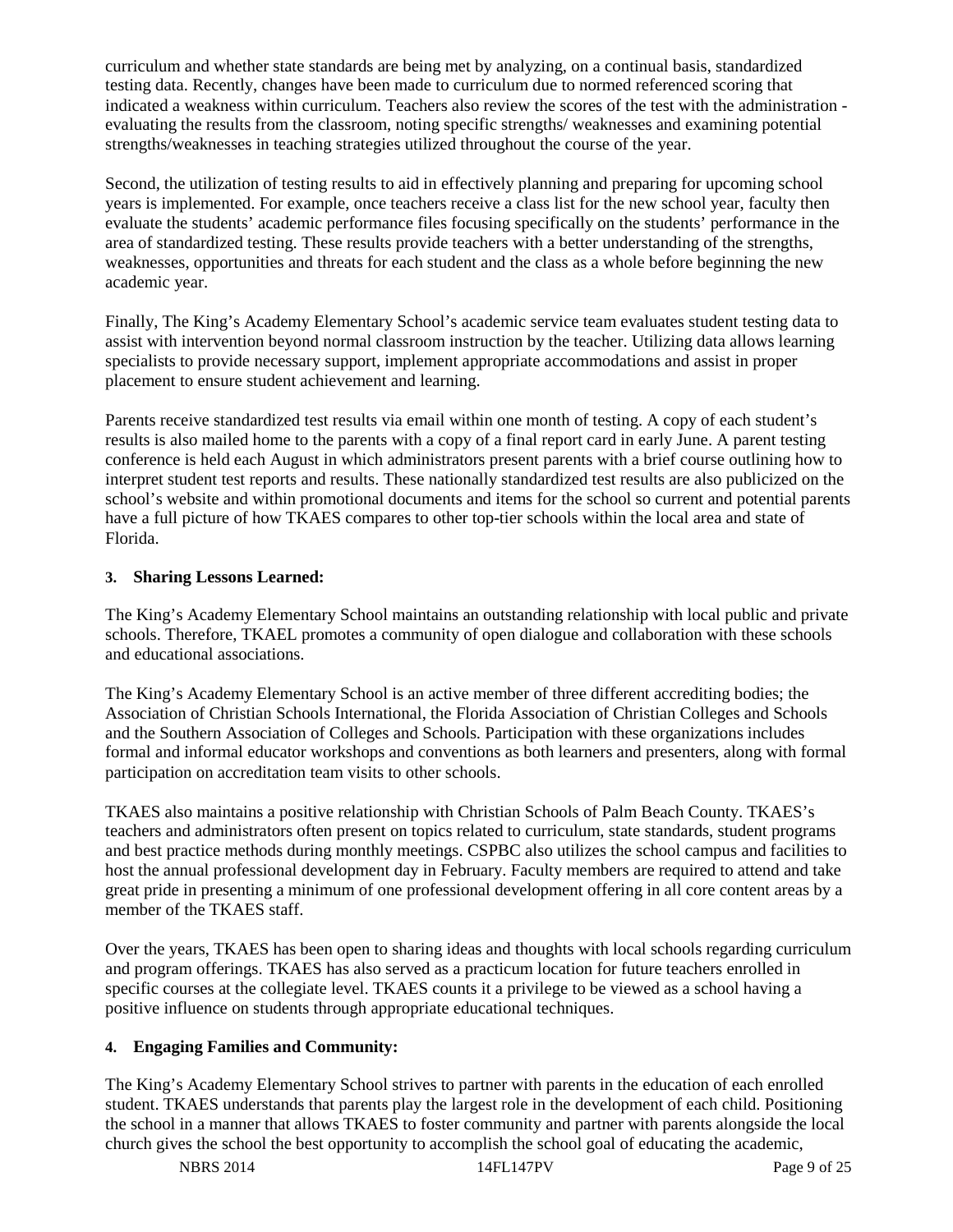spiritual and social components of each student.

TKAES promotes a sense of community among school families through a tremendously active Parent Teacher Fellowship program. The school maintains dedicated personnel who are responsible for organizing the efforts of committed parents and work to raise essential funds needed to accomplish academic goals. The King's Academy Elementary School's PTF program also fosters a sense of appreciation between parents and teachers, allowing teachers the freedom to work closely with parents as they strive to assist each student to meet academic goals.

Teachers and administrators also value parents who possess skills and time that can be utilized to positively affect the learning environment within the school community. In the past, TKAES has organized curriculum review committees consisting of administrators and parents who discuss current trends in curriculum and examine how current curriculum is meeting the needs of the student body. This group also assists in the decision making process when new curriculum is under consideration.

Communicating properly with parents also fosters relationships and engages families. Therefore, teachers communicate daily with parents through academic agenda books sent home and signed by parents. Also, weekly assignment sheets and activity calendars are sent home to the parents of each student in a Friday Communication Folder. Finally, parent teacher conferences are offered and scheduled on two Tuesday's per month so parents stay abreast of student's academic performance.

Finally, academic strategy sessions occur multiple times throughout the year open to all parents. During these sessions, various staff members and/or guest speakers host seminars discussing methods in which parents can assist students in accomplishing academic goals and pursuits.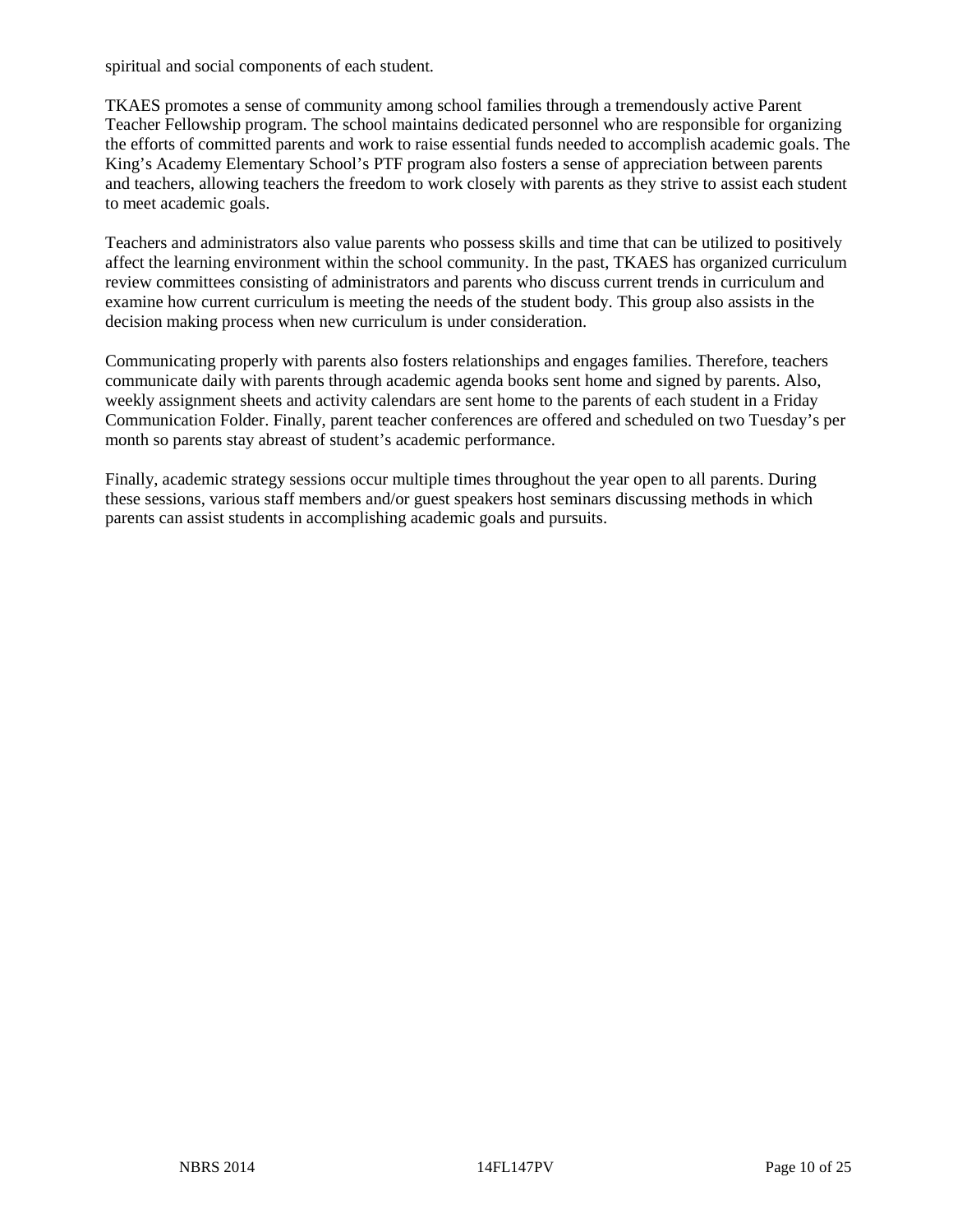#### **1. Curriculum:**

The King's Academy Elementary School offers a comprehensive curriculum designed to create Christian Scholars prepared to make an impact on the world in a Godly way. The curriculum makes students think critically and teaches students how to work together to solve problems.Core subject areas include Language Arts (Reading, Spelling, Grammar, and Writing), Math, Science, Social Studies and Bible.Special Subject Classes are provided to enrich the core subjects: Music, Music Theory, Physical Education, Art, Computer, Spanish, Science Lab, Brain Games and Library.Florida Sunshine State Standards serve as a baseline of expectations for student achievement, and the TKAES curriculum meets and exceeds the FSSS in all regards.

The King's Academy Elementary School uses A-Beka in the Pre-Kindergarten through first grade and Harcourt Story Town in second grade through sixth grade. A-Beka, through the use of phonics charts, integrates phonemic awareness and phonics instruction. Story Town builds on this strong phonemic base and allows students to develop an early love of reading which carries over to the upper grades and overall academic success. TKAES also uses computer programs such as Accelerated Reader.The school encourages students to average 90% or higher on the Accelerated Reader comprehension tests each nine weeks. Elementary teachers use the Melissa Forney process of writing through all grade levels.Teachers and administrators monitor the writing process using portfolios to track student performance.

Math instruction begins in Pre-Kindergarten and Kindergarten by integrating activities that involve sorting, patterning and graphing as well as building number skills so students better understand the concepts of numbers.The King's Academy Elementary School uses a variety of teaching techniques, including hands on instruction, to ensure a strong understanding of math facts the third grade. The use of Go Math in first and second grade helps achieve this goal. This strong understanding of math facts ensures student preparation for the demands of the upper elementary math program. The upper elementary uses Harcourt Math to ensure student preparation for pre-algebra or Algebra when leaving 6th grade.

The King's Academy Elementary School uses ACSI Purposeful Design science curriculum. This curriculum includes hands-on exploratory activities and experiments which can be done in the classroom or in the science lab.In grades three through six, students attend science lab class once a week to reinforce current science concepts through the use of hands-on labs.Sixth grade students also compete annually in the county science fair.

TKAES's Social Studies standards utilize the Harcourt Brace and MacGraw-Hill curriculums. The curriculums, along with state standards, provide students opportunities to learn the United States' founding, history, and geography.The students practice learned knowledge through PowerPoint presentations, oral presentations such as the wax museum, and writing and illustrating books.The upper elementary students also compete in the county's Social Studies educational games.

Core curriculum at TKAES includes study of the Bible. Students attend Bible class for thirty minutes four days per week.During this time teachers use Bible stories, verse memorization and positive character traits to develop a Biblical worldview and heart for Christ. Teachers also lead students in understanding how to use what they have learned and make wise choices in daily living. The teachers use the ACSI Bible curriculum in conjunction with the Fruits of the Spirit curriculum.Speakers introduce a new character trait during chapel each month, and teachers discuss traits in detail during class.

Special Subject Classes enhance the classroom instruction and provide enrichment.Music theory and vocal music classes allow students to explore music through singing and playing instruments.A specialized elementary music room equips students to learn about different composers, to dance to the music of different cultures, and to prepare them to be a part of the band or the King's Kids choir in the upper grades.Regular community outreach opportunities in music also align students with the school's mission "to impact our world."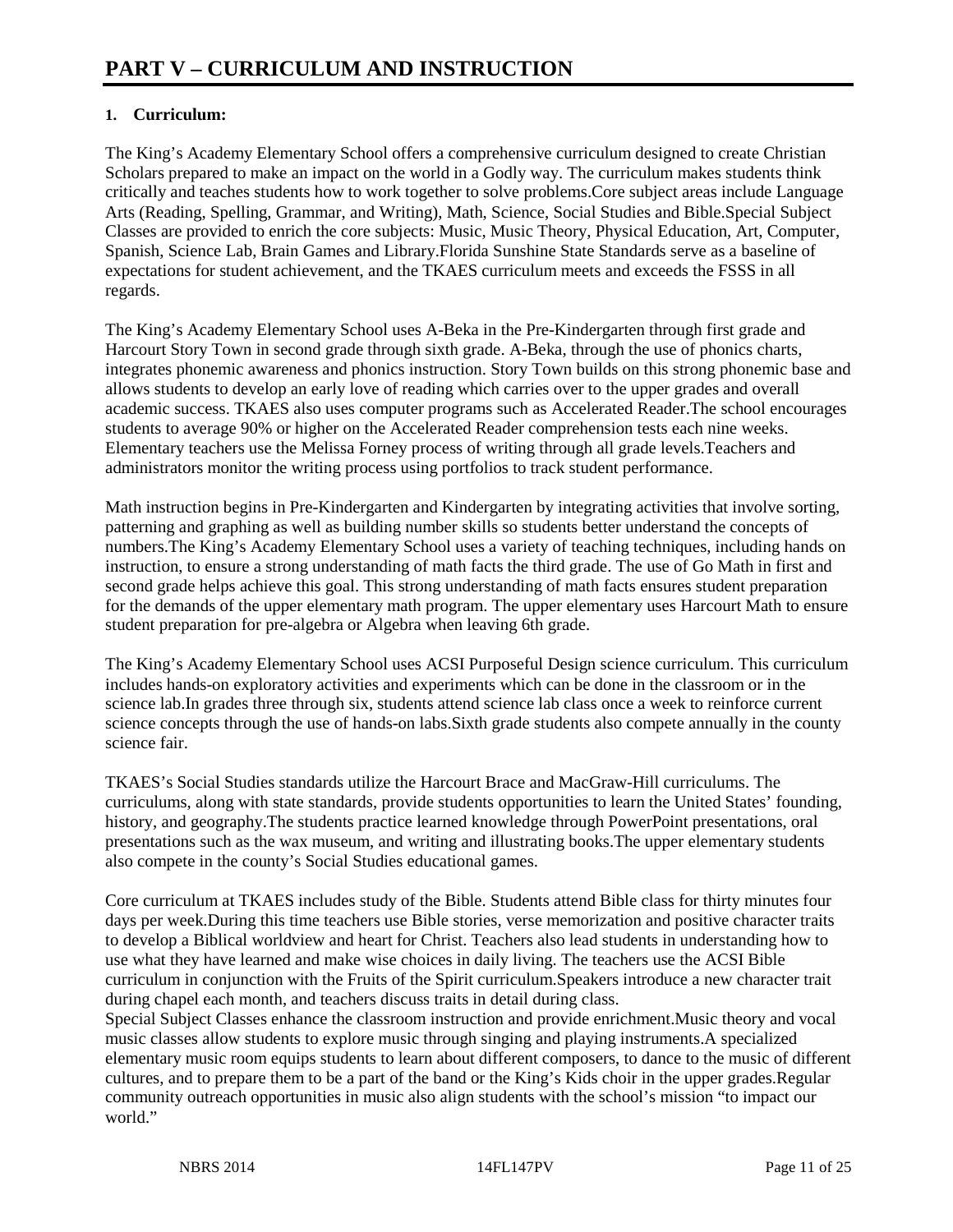Art classes focus on learning the techniques of the Masters.The students have the opportunity to meet the Masters in a PowerPoint presentation, and then look at their art to discover how they finished the product.Use of various mediums is offered to complete projects done in art class.In December the art work of each elementary child is framed and displayed in a school art show.In Spanish class students learn about the culture and language of Spanish speaking countries.The Spanish room is equipped with musical instruments, well-known children's books written in Spanish, posters and Spanish labels on the different items in the room.

Students in second through sixth grades learn keyboarding during computer class and also receive instruction on internet safety. Instructors emphasize creating Power Points, utilizing Word to create written documents, and navigating the internet.

Physical Education classes meet at least 3 times per week and TKAES partners with the NFL 360 program.Students participate in "The Lion Run" each year. The Presidential Physical Fitness model teaches essential concepts in promoting an active and strong lifestyle. Furthermore, Physical Education teachers implement units on making healthy food choices and sport-specific games and activities. Finally, students in grades three through six enjoy participating in TKAES's Brain Games program once per week for thirty minutes. Brain Games utilizes cooperative challenges that promote creativity, collaboration, problem solving and higher order processing and thinking skills. Brain Games provides the strategies and environment necessary to nurture a student's curiosity and promote thinking "outside of the box."

#### **2. Reading/English:**

The King's Academy Elementary School strives for academic excellence and spiritual vitality.The first step towards academic excellence is a solid educational base. The King's Academy's Elementary Reading Curriculum accomplishes this goal. Students Pre-K through first grade experience the A beka Reading Program as they learn to read. This explicit, systematic approach to teaching gives the reader a strong foundation. With an intensive phonics approach, even lower-ability students can learn to read successfully. From the very beginning, students learn phonics skills in meaningful, character-building stories that correlate with phonics concepts. This program builds enthusiasm and helps to motivate students in learning with genuine, early achievement in reading. Quality literature, teacher read-alouds, reading groups and literacy centers all contribute to TKAES primary reading education.

In an effort to diagnose and ultimately improve the reading skills of students, the STAR Reading and Star Early Literacy tests are administered quarterly. Students from first grade through sixth grade participate in the Accelerated Reader Program. As a result, students read at their optimal instructional level and teachers monitor individual progress.

As students progress from "learning to read" in kindergarten and first grade, beginning in second grade, the focus moves to "reading to learn." The King's Academy Elementary School believes in the power of a fully integrated Language Arts curriculum and chose Harcourt Trophies for second grade and Harcourt Story Town for grades three through six. Both provide leveled readers to meet student needs at individual levels. The Language Arts curriculum includes strong vocabulary, grammar, writing, spelling, comprehension, and quality literature.

In order to meet the needs of readers performing below grade level, teachers provide additional instruction with Rx Discovery for Reading. This highly intensive, research-based reading program meets throughout the week in a small group setting.

To enrich and foster a love for reading, students encounter a variety of trade books at each grade level.Fluency testing is administered for students at the beginning of the year, mid-year, and at the end of the year. A Reading and Writing Committee meets throughout the year to discuss methodologies, best practices, school improvement, and teacher training opportunities.A full-time media specialist works alongside teachers to improve integrative instruction and provide access to quality resources and technology. A resource teacher educates faculty in best practices to differentiate instruction in order to meet the needs of all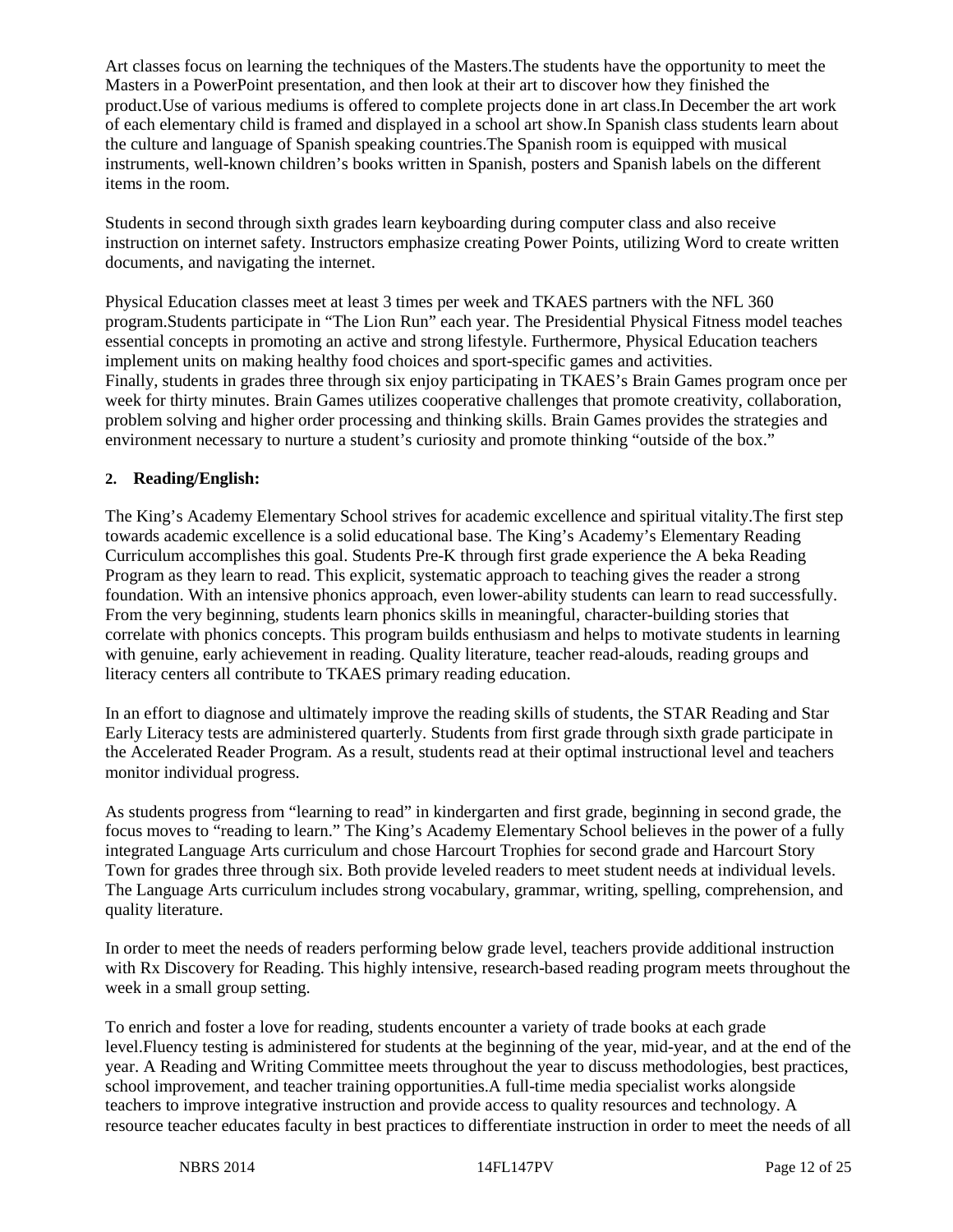students.Faculty members strive to improve the instructional approach, imperative to meeting the needs of the twenty-first century learner in the area of reading and language arts.

#### **3. Mathematics:**

The King's Academy Elementary School utilizes a multi layered approach to mathematics curriculum. The math curriculum team has selected specific curriculum that meets the needs of students at the lower and upper elementary levels, while preparing them for success at the middle and high school levels. The elementary school incorporates teaching strategies in the classrooms built around the visual and kinesthetic approach. The school offers a wide array of manipulative items which allow teachers to incorporate a handson approach into any and all lessons.

The lower elementary grade levels utilize the Go Math curriculum published by Harcourt. The Go Math curriculum allows the school to focus on foundational mathematics principles, while requiring students to think critically as they use those principles for problem solving and real world application features. The curriculum also incorporates important vocabulary on a cyclical basis allowing teachers the opportunity to continually emphasize critical concepts.

The upper elementary grades utilize Harcourt Math curriculum. The cyclical curriculum and teaching strategies emphasize depth in a variety of concepts. A continual focus on math facts builds confidence in students while establishing a stronger foundation. Furthermore, the chosen curriculum incorporates an enhanced problem solving focus which requires students to utilize multiple concepts and procedures in order to find the correct answer. Although TKAES has experienced excellent testing results in the area of overall mathematics, the Elementary school has begun utilizing the Go Math curriculum by Harcourt in order to build consistency throughout the K-6 program, while also striving to close several small learning gaps which remain.

As in every school, multiple students in every grade level will struggle with success in math. The elementary teachers strive to assist both high achieving students and slower developing students through the use and incorporation of technology into the classroom. This motivates high performance students to research and model for others in the class. It also provides teachers the ability to differentiate instruction. Furthermore, utilizing an additional technological component, iXL Math, allows teachers to assign specific problems to individual students so students can be challenged individually with increased rigor in units where they excel while receiving skill review in areas of deficiency using a technology platform which makes learning enjoyable.

Coupling current curriculum along with these teaching techniques and educational technology programs allows the elementary school to ensure success in the mastery and enhancement of mathematics skills for both high and low level students.

#### **4. Additional Curriculum Area:**

The King's Academy Elementary School family begins with three year olds at the school's preschool satellite campuses. The three year old program prepares each child for success in the school program.The preschool program provides instruction necessary for success in the classroom. The preschool section of the TKAES strives to ensure children have a solid knowledge of letters, letter sounds, colors, shapes, and number concepts.

The preschool program enriches children through units and special events reflective of the current topic of study. These special events add to an already fun and engaging classroom. The preschool program teaches each child to cooperate, listen, and follow directions. Teachers focus on problem-solving skills using words and communicating effectively. The pre-kindergarten program then continues building on those foundational and necessary skills needed to be successful in school and life. The students the prekindergarten classes receive from the preschools make a seamless transition into a more structured and academic day.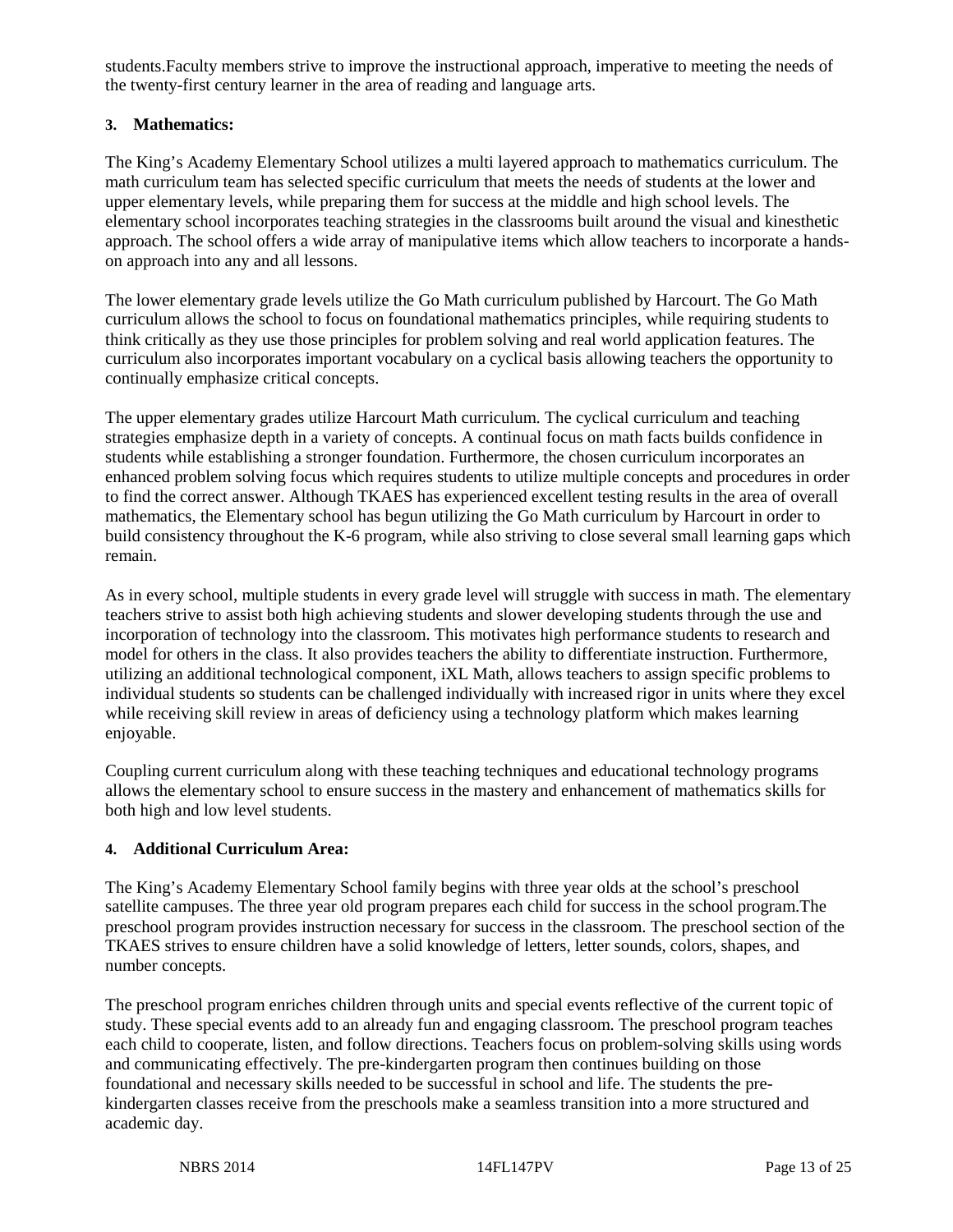The pre-kindergarten program lays a foundation for learning the school routine. Each child develops a love for learning, in order to reach full potential in all areas of growth. Three locations feed into the kindergarten program on the main campus, with developmentally appropriate classrooms, which engage all learners and provide a complete education by nurturing each child academically, emotionally, and spiritually.

The pre-kindergarten classroom presents fun, engaging center activities as well as whole class and individualized instruction utilizing cooperative learning, discovery learning, and play. Tiered center activities meet each child at the student's instructional level and challenge those ready to move forward. The children also receive enrichment classes from certified teachers in musical movement, vocal music, and art.

The pre-kindergarten program instructs each child in application, analysis, and synthesis of phonemic sounds, letter discrimination, and number concepts. The program prepares each child for successful reading through brain developing activities. The children also experience science and social studies through unit studies which include projects, special events, and field trips.

A strong preschool and pre-kindergarten program establishes a solid foundation for each student allowing TKAES to develop Christian scholars who are prepared academically, spiritually, and socially.

#### **5. Instructional Methods:**

Students with documented disabilities have the opportunity to enroll in the Success For All Students (SFAS) program. Students with diverse needs, enrolled under the SFAS program, receive appropriate classroom accommodations based on diagnosed disability, which includes but isn't limited to preferential seating, extended time to complete work, and reduced workload.SFAS students receive direct instruction in the regular classroom.Instruction is not modified for students with disabilities as they are expected to complete the same learning objectives as the regular student population.It is important to note that not all students with diagnosed disabilities enroll in the SFAS program. There are currently 24 students at The King's Academy Elementary School with a diagnosed disability who are not enrolled in SFAS. These students meet academic standards without accommodations.

Teachers use a differentiated instructional approach and provide student support through scaffolding strategies.For students enrolled in SFAS, the Academic Support classroom provides additional scaffolding strategies. The Support team develops classroom accommodations and documents child's accommodation plan.Teachers with students in the SFAS program attend quarterly workshops. These meetings provide an opportunity for teachers to learn brain-researched strategies for diverse learners. In 2012-2013, the workshops studiedSDE "Differentiated Instruction Intensive Institute: Advanced Content & Application.'This year, workshops study the Marzano Framework and Blackburn and Witzel's book, Rigor for Students with Special Needs.

Academic games, manipulatives and various other resources are available to all teachers.Class sets of various math manipulatives help encourage teachers to use the Concrete-Representational-Abstract approach to teaching mathematics.Various academic games for all grade levels help to reinforce skills and keep students engaged.Technology is an important tool for learning.The Accelerated Reading/ Star Reading Program is a standardized computer-adaptive independent reading program, which assesses reading comprehension and achievement and helps determine initial reading ranges and monitors the child's progress.Daily classroom time is allotted for AR reading. School-wide incentives are provided at the end of each quarter to encourage meeting quarterly goals.

Promethean boards and interactive learning flip charts in each classroom augment student lessons. IXL provides comprehensive, standards-aligned math practice for K–6 students.It is used as a supplement to the math curriculum that allows individual growth in very specific segments of math.Incentives encourage student participation in the IXL program.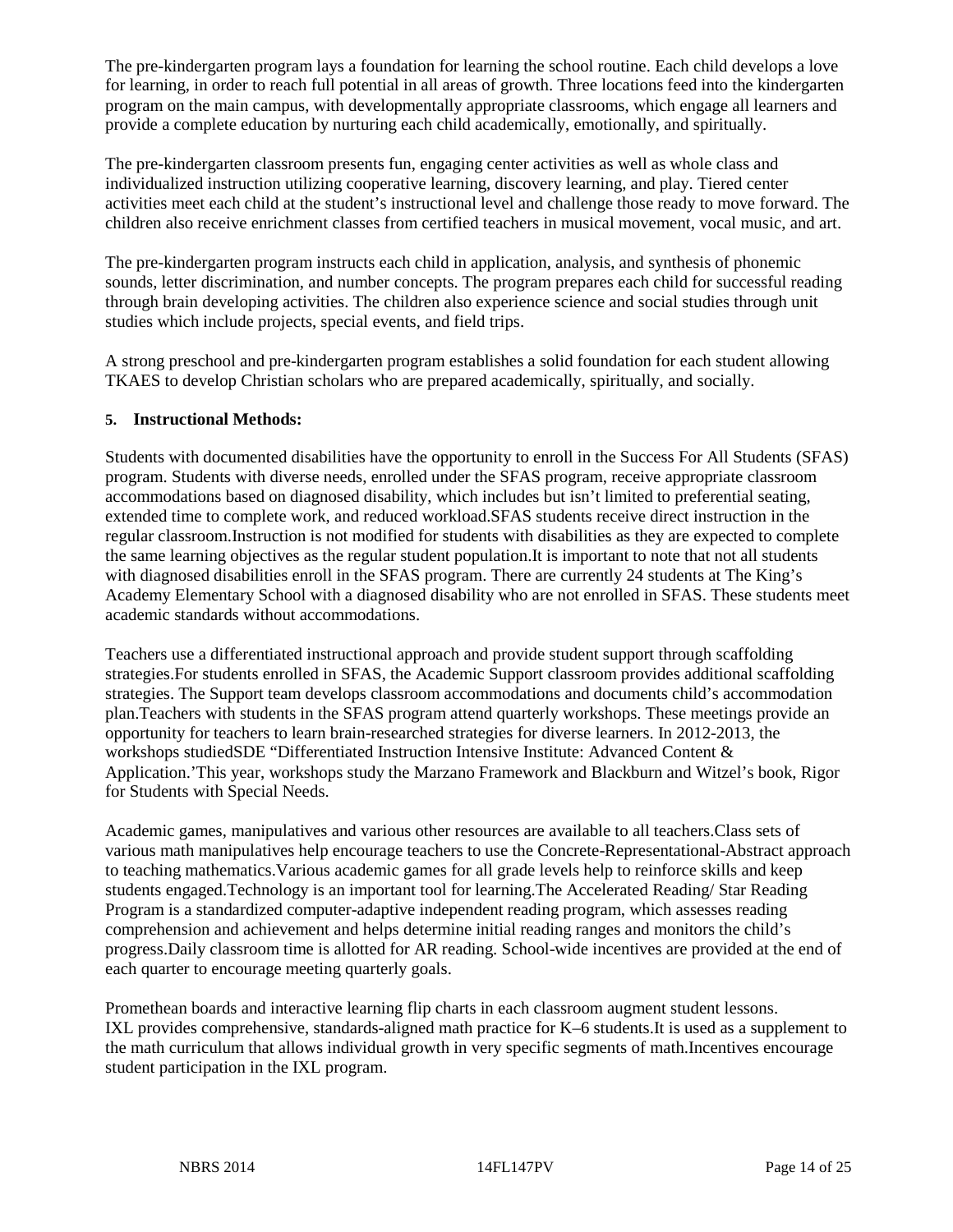#### **6. Professional Development:**

The King's Academy Elementary School has made a commitment to providing meaningful and continual training and professional development for both faculty and staff members. Currently, TKAES implements both a top-down and bottom-up method of professional development.Along with budget allocations for individual teacher professional development in areas of particular interest to staff members, three specific action steps have been put into place for the 2013 school year to provide precise focus on areas of needed growth inK-6 faculty.

Beginning in August, the school began implementing the Marzano Teaching Strategies Model campus wide. This comprehensive training allows TKAES to emphasize and place a precise focus on proven qualities of effective teachers. This year, a large amount of training time has been invested to improve use of goals and objectives in the classroom, along with finding new ways to continually engage students. The Marzano training has allowed the school to develop a common language on campus among teachers and administrators which has improved communication regarding best teaching practices and collaboration from peer to peer teachers. Further, Marzano training has strengthened evaluation tools for teachers, positively affecting the overall quality of instruction within the classrooms.

Along with the implementation of Marzano strategies, the school utilizes teacher-led training sessions wherein members of the faculty bring to the table effective and proven strategies. These small collaborative groups give teachers ownership of the curriculum and classroom, while also allowing them to be seen as a campus wide resource on at least one research based strategy. Teachers and grade level chairs have also enjoyed the opportunity of sharing examples of practices that have successfully (and at times unsuccessfully) worked in classrooms so other faculty members can implement and utilize these practices if they choose to do so.

Finally, the school has increased the level of technology across the campus with the addition of Promethean boards and automatic student response systems installed in every elementary classroom. Additionally, the Wi-Fi enhanced campus supports student-owned devices as well as school-owned individual response devices. In order to ensure the success of technology integration, the administration has dedicated resources to provide multiple technology training sessions for teachers. These sessions began at the end of May 2013 so that teachers could utilize training over the summer to gain comfort and plan the year accordingly. TKAES continues to provide professional development, seminars and in-house training workshops for teachers on all technology implementation programs.

#### **7. School Leadership**

A Board of Governors leads The King's Academy Elementary School, provides policy and fiduciary oversight based on the Carver Model of board governance, and hires a President to administer the school.A Chief Financial Officer and a Director of Development answer to the President to provide proper resources for the different academic divisions of the school.Three distinct academic divisions fall under the purview of a Chief Academic Officer, who also answers to the President: The King's Academy Preschool (Toddlers-PreK), The King's Academy Elementary School (K4-6), and The King's Academy Secondary School (7-12).The Preschool (TKAP), with three current locations, is led by a Coordinator with a Campus Director at each site.A separate Principal leads both the Elementary School and the Secondary School.

The Elementary School Principal, with an Assistant Principal (focusing on curriculum and instruction) and a Dean of Students (focusing on student behavior), leads the Elementary School and coordinates curriculum and programs with the Preschool and the Secondary School to ensure continuity and student success. The leadership within the elementary school works alongside the faculty to create a school culture that promotes positive relationships on multiple levels on a campus designed to educate the whole child.

The administrative team develops a culture of concern and love for students so that they grow academically, socially, and spiritually. The "lunch bunch" program, one example of this culture, consist of specifically designed small peer groups of upper elementary students meet on a monthly basis with an assigned adult mentor (consisting of specific school personnel). These individuals strive to ensure that students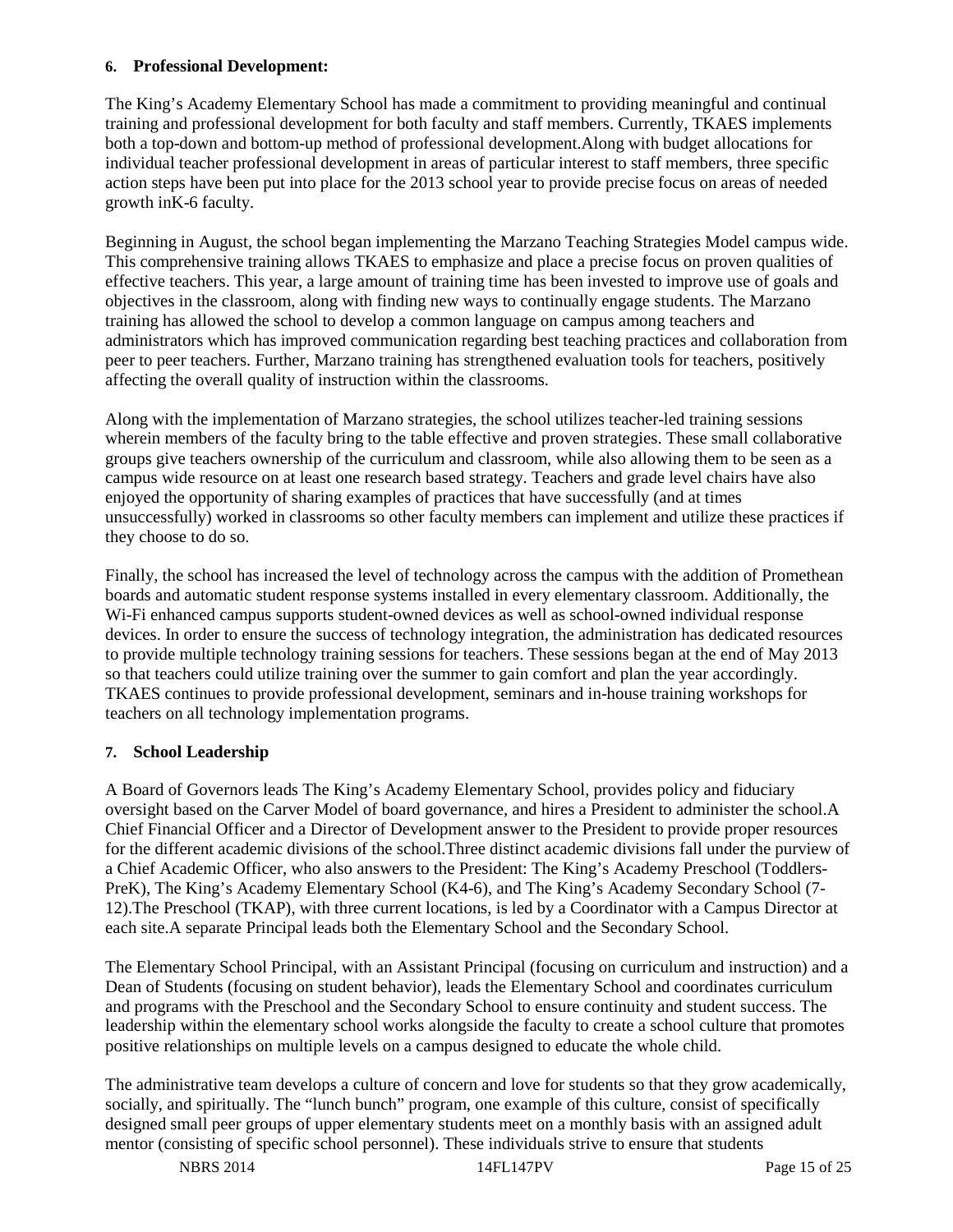successfully navigate through their changing world as pre-teens while balancing increased academic rigor.Outside of the classroom and with no organized curriculum, this time provides faculty and administration the opportunity to mentor and advise students, while developing positive relationships within the student body.

Furthermore, the administration strives to ensure that input from across the learning community is pulled together to create an atmosphere of success for students through professional development. The King's Academy Elementary school has set a policy regarding professional development for teachers which allocates substantial funds from each year's budget specifically designed to give teachers the flexibility to meet precise professional development needs. This allows teachers to pursue growth in areas of individual interest, bring the latest instructional strategies to the classroom and remain on the cutting edge of growth in their field.

These specific examples of the collaborative efforts made by the administration and leadership of The King's Academy ensure success for each student in a culture of genuine love and concern.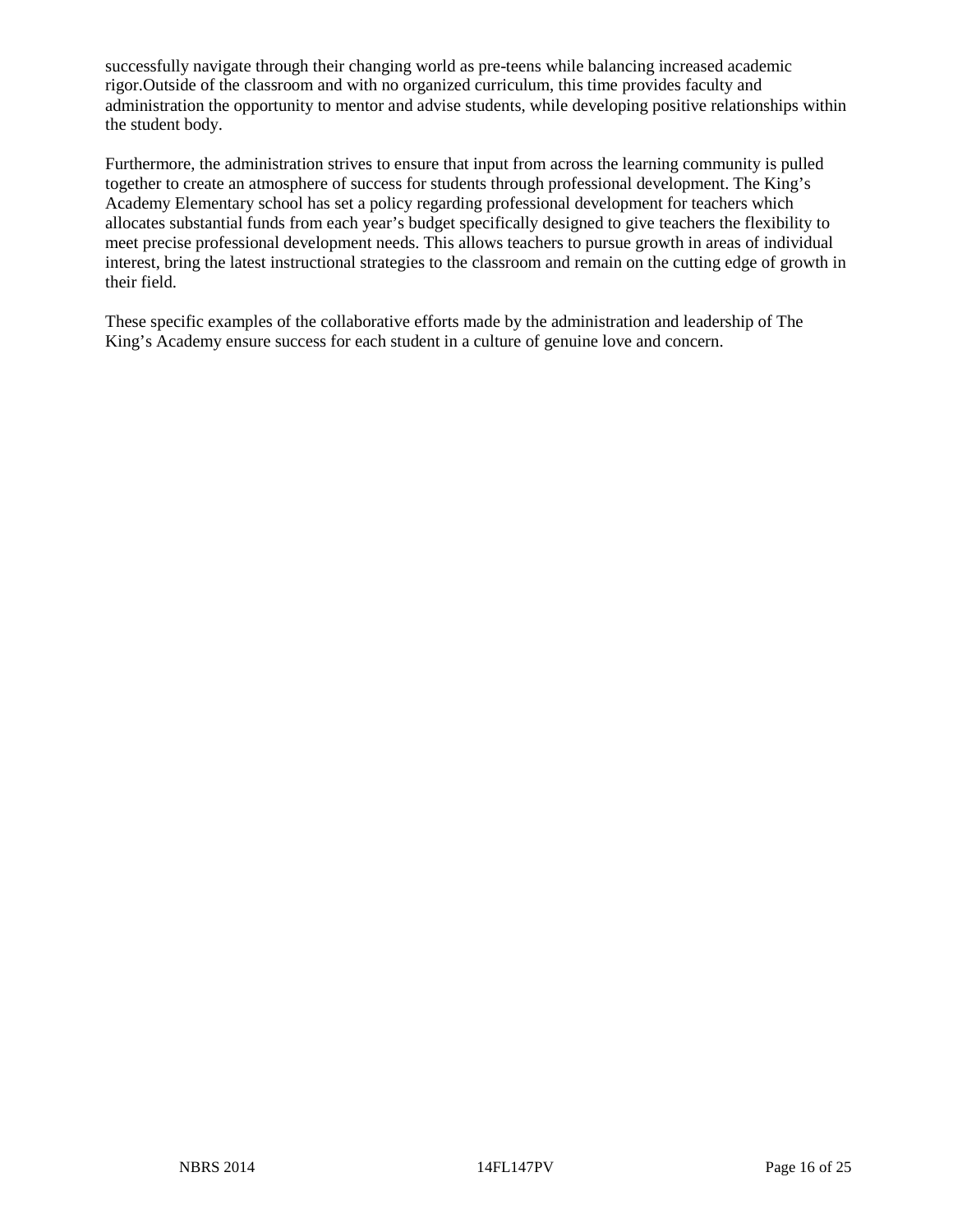# **PART VI - NON-PUBLIC SCHOOL INFORMATION**

*The purpose of this addendum is to obtain additional information from non-public schools as noted below.* 

1. Non-public school association(s): Independent

Identify the religious or independent associations, if any, to which the school belongs. Select the primary association first.

- 2. Does the school have nonprofit, tax-exempt  $(501(c)(3))$  status? Yes  $\underline{X}$  No
- 3. What are the 2013-2014 tuition rates, by grade? (Do not include room, board, or fees.)

| Grade                   | <b>Amount</b>   |
|-------------------------|-----------------|
| $\bf K$                 | \$12950         |
| $\mathbf 1$             | $\sqrt{$12950}$ |
| $\overline{2}$          | \$12950         |
| $\overline{\mathbf{3}}$ | \$12950         |
| $\frac{4}{5}$           | \$12950         |
|                         | \$12950         |
| $\sqrt{6}$              | \$14440         |
| $\boldsymbol{7}$        | \$0             |
| 8                       | \$0             |
| 9                       | \$0             |
| 10                      | \$0             |
| 11                      | \$0             |
| 12                      | \$0             |

#### **2013-2014 Tuition**

|            | 4. What is the educational cost per student?<br>(School budget divided by enrollment)                  | \$12658 |
|------------|--------------------------------------------------------------------------------------------------------|---------|
| 5.         | What is the average financial aid per student?                                                         | \$3900  |
| 6.         | What percentage of the annual budget is devoted to<br>scholarship assistance and/or tuition reduction? | 21%     |
| $\gamma$ . | What percentage of the student body receives<br>scholarship assistance, including tuition reduction?   | 15%     |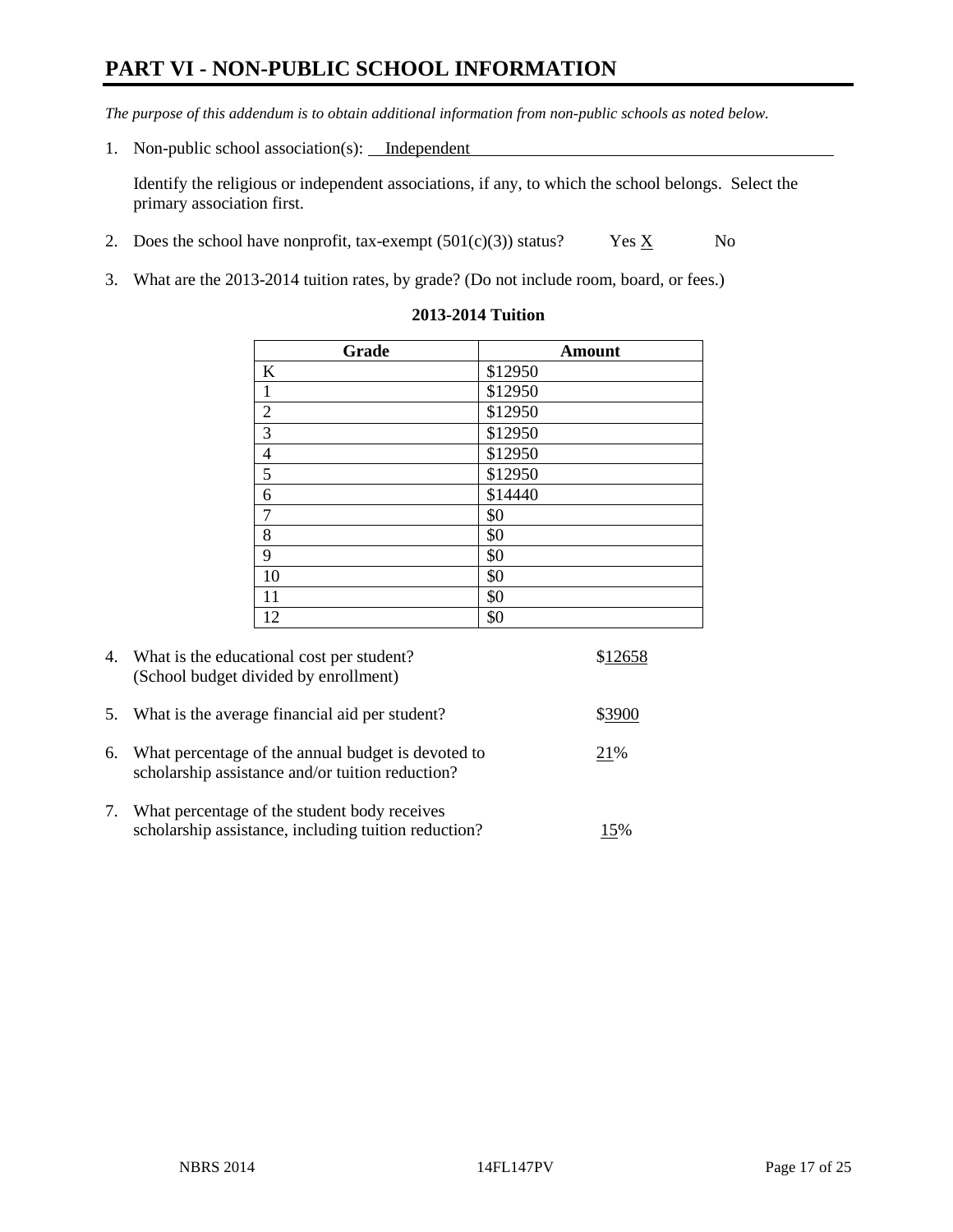| <b>Subject: Math</b>                                | <b>Test:</b> Stanford 10 (2008-2011), Terra Nova 3 |
|-----------------------------------------------------|----------------------------------------------------|
|                                                     | (2012)                                             |
| Grade: 3                                            | <b>Edition/Publication Year: 2012</b>              |
| <b>Publisher:</b> NCS Pearson INc - CTB McGraw Hill | Scores are reported here as: Scaled scores         |

| School Year                                   | 2012-2013      | 2011-2012      | 2010-2011      | 2009-2010 | 2008-2009      |
|-----------------------------------------------|----------------|----------------|----------------|-----------|----------------|
| Testing month                                 | Mar            | Apr            | Apr            | Apr       | Apr            |
| <b>SCHOOL SCORES</b>                          |                |                |                |           |                |
| Average Score                                 | 643.7          | 657            | 642            | 647       | 645            |
| Number of students tested                     | 52             | 44             | 61             | 61        | 59             |
| Percent of total students tested              | 100            | 100            | 100            | 98        | 98             |
| Number of students<br>alternatively assessed  | $\overline{0}$ | $\theta$       | $\overline{0}$ | $\Omega$  | $\overline{0}$ |
| Percent of students<br>alternatively assessed | $\overline{0}$ | $\overline{0}$ | $\overline{0}$ | $\Omega$  | $\overline{0}$ |
| <b>SUBGROUP SCORES</b>                        |                |                |                |           |                |
| 1. Other 1                                    |                |                |                |           |                |
| <b>Average Score</b>                          |                |                |                |           |                |
| Number of students tested                     |                |                |                |           |                |
| 2. Other 2                                    |                |                |                |           |                |
| Average Score                                 |                |                |                |           |                |
| Number of students tested                     |                |                |                |           |                |
| 3. Other 3                                    |                |                |                |           |                |
| <b>Average Score</b>                          |                |                |                |           |                |
| Number of students tested                     |                |                |                |           |                |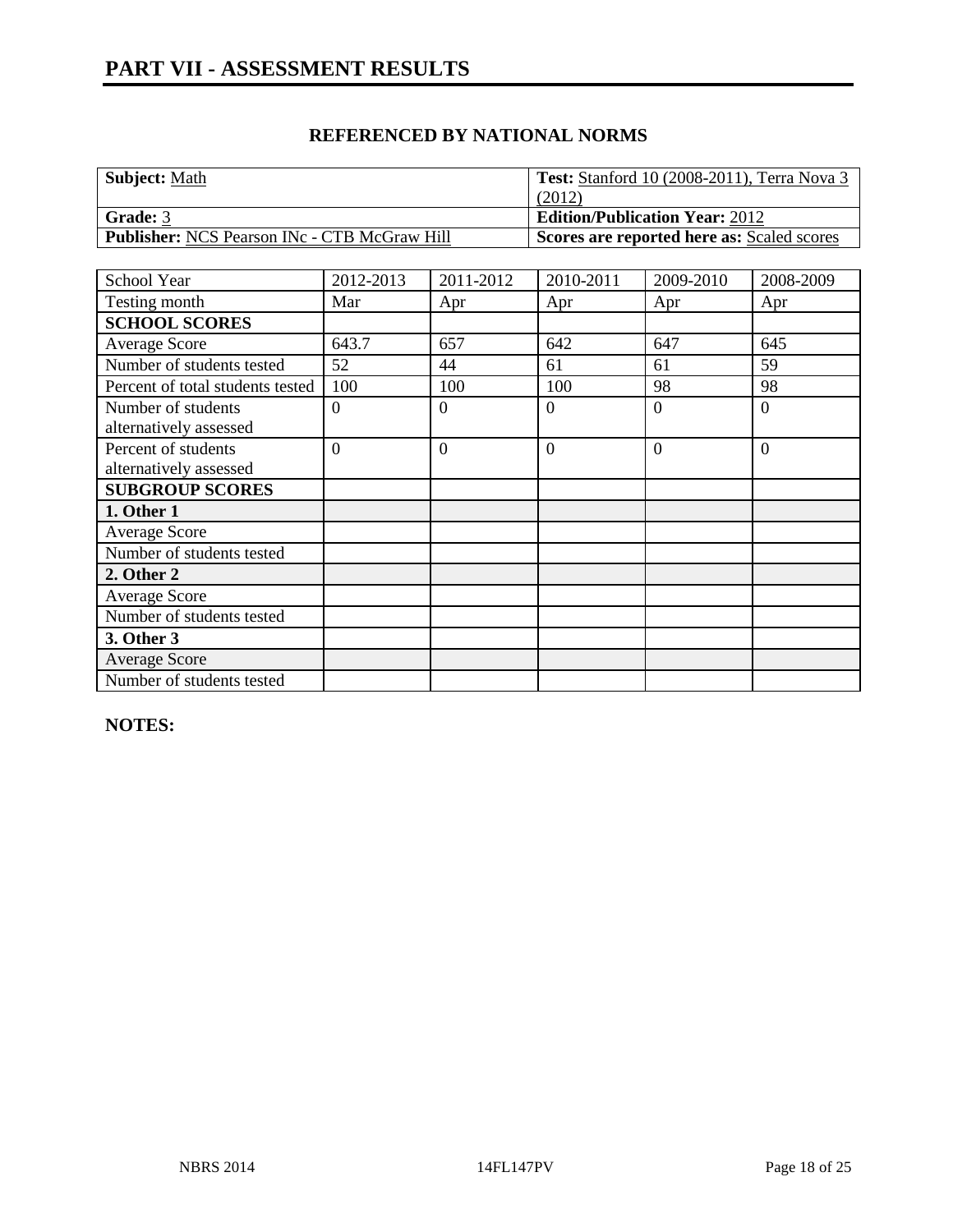| <b>Subject: Math</b>                                | <b>Test:</b> Stanford 10 (2008-2011), Terra Nova 3 |
|-----------------------------------------------------|----------------------------------------------------|
|                                                     | (2012)                                             |
| <b>Grade:</b> 4                                     | <b>Edition/Publication Year: 2012</b>              |
| <b>Publisher:</b> NCS Pearson INC - CTB McGraw Hill | Scores are reported here as: Scaled scores         |

| School Year                      | 2012-2013      | 2011-2012      | 2010-2011      | 2009-2010 | 2008-2009      |
|----------------------------------|----------------|----------------|----------------|-----------|----------------|
| Testing month                    | Mar            | Apr            | Apr            | Apr       | Apr            |
| <b>SCHOOL SCORES</b>             |                |                |                |           |                |
| <b>Average Score</b>             | 656            | 659            | 660            | 648       | 651            |
| Number of students tested        | 48             | 70             | 64             | 59        | 65             |
| Percent of total students tested | 100            | 98             | 98             | 100       | 100            |
| Number of students               | $\Omega$       | $\Omega$       | $\theta$       | 0         | $\Omega$       |
| alternatively assessed           |                |                |                |           |                |
| Percent of students              | $\overline{0}$ | $\overline{0}$ | $\overline{0}$ | $\Omega$  | $\overline{0}$ |
| alternatively assessed           |                |                |                |           |                |
| <b>SUBGROUP SCORES</b>           |                |                |                |           |                |
| 1. Other 1                       |                |                |                |           |                |
| <b>Average Score</b>             |                |                |                |           |                |
| Number of students tested        |                |                |                |           |                |
| 2. Other 2                       |                |                |                |           |                |
| <b>Average Score</b>             |                |                |                |           |                |
| Number of students tested        |                |                |                |           |                |
| 3. Other 3                       |                |                |                |           |                |
| <b>Average Score</b>             |                |                |                |           |                |
| Number of students tested        |                |                |                |           |                |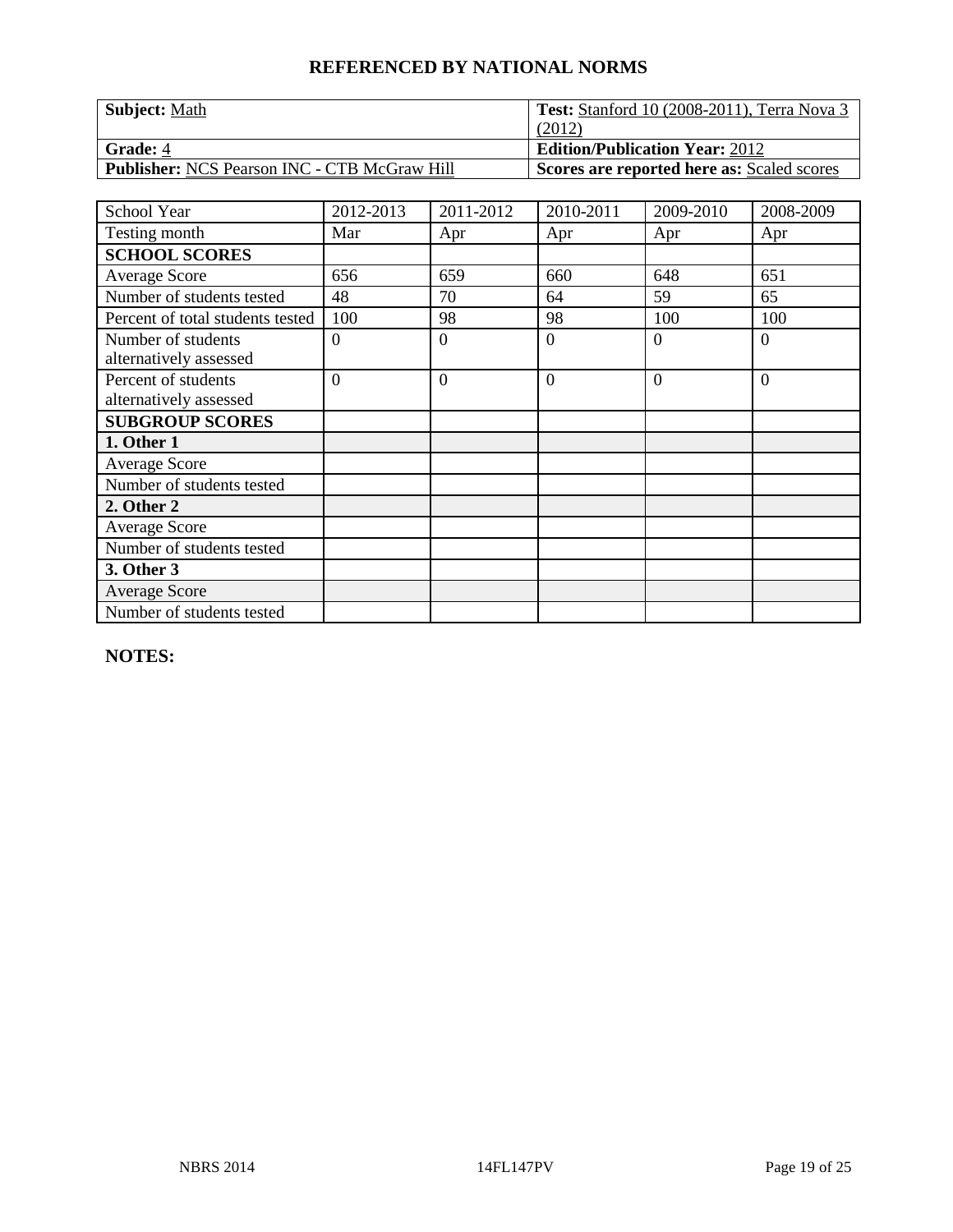| <b>Subject: Math</b>                                | <b>Test:</b> Stanford 10 (2008-2011), Terra Nova 3 |
|-----------------------------------------------------|----------------------------------------------------|
|                                                     | (2012)                                             |
| Grade: 5                                            | <b>Edition/Publication Year: 2012</b>              |
| <b>Publisher:</b> NCS Pearson INC - CTB McGraw hill | <b>Scores are reported here as: Scaled scores</b>  |

| School Year                      | 2012-2013      | 2011-2012      | 2010-2011      | 2009-2010      | 2008-2009      |
|----------------------------------|----------------|----------------|----------------|----------------|----------------|
| Testing month                    | Mar            | Apr            | Apr            | Apr            | Apr            |
| <b>SCHOOL SCORES</b>             |                |                |                |                |                |
| <b>Average Score</b>             | 675.6          | 682            | 687            | 690            | 676            |
| Number of students tested        | 78             | 76             | 65             | 61             | 71             |
| Percent of total students tested | 100            | 100            | 100            | 100            | 100            |
| Number of students               | $\overline{0}$ | $\theta$       | $\overline{0}$ | $\Omega$       | $\overline{0}$ |
| alternatively assessed           |                |                |                |                |                |
| Percent of students              | $\overline{0}$ | $\overline{0}$ | $\overline{0}$ | $\overline{0}$ | $\overline{0}$ |
| alternatively assessed           |                |                |                |                |                |
| <b>SUBGROUP SCORES</b>           |                |                |                |                |                |
| 1. Other 1                       |                |                |                |                |                |
| <b>Average Score</b>             |                |                |                |                |                |
| Number of students tested        |                |                |                |                |                |
| 2. Other 2                       |                |                |                |                |                |
| <b>Average Score</b>             |                |                |                |                |                |
| Number of students tested        |                |                |                |                |                |
| 3. Other 3                       |                |                |                |                |                |
| <b>Average Score</b>             |                |                |                |                |                |
| Number of students tested        |                |                |                |                |                |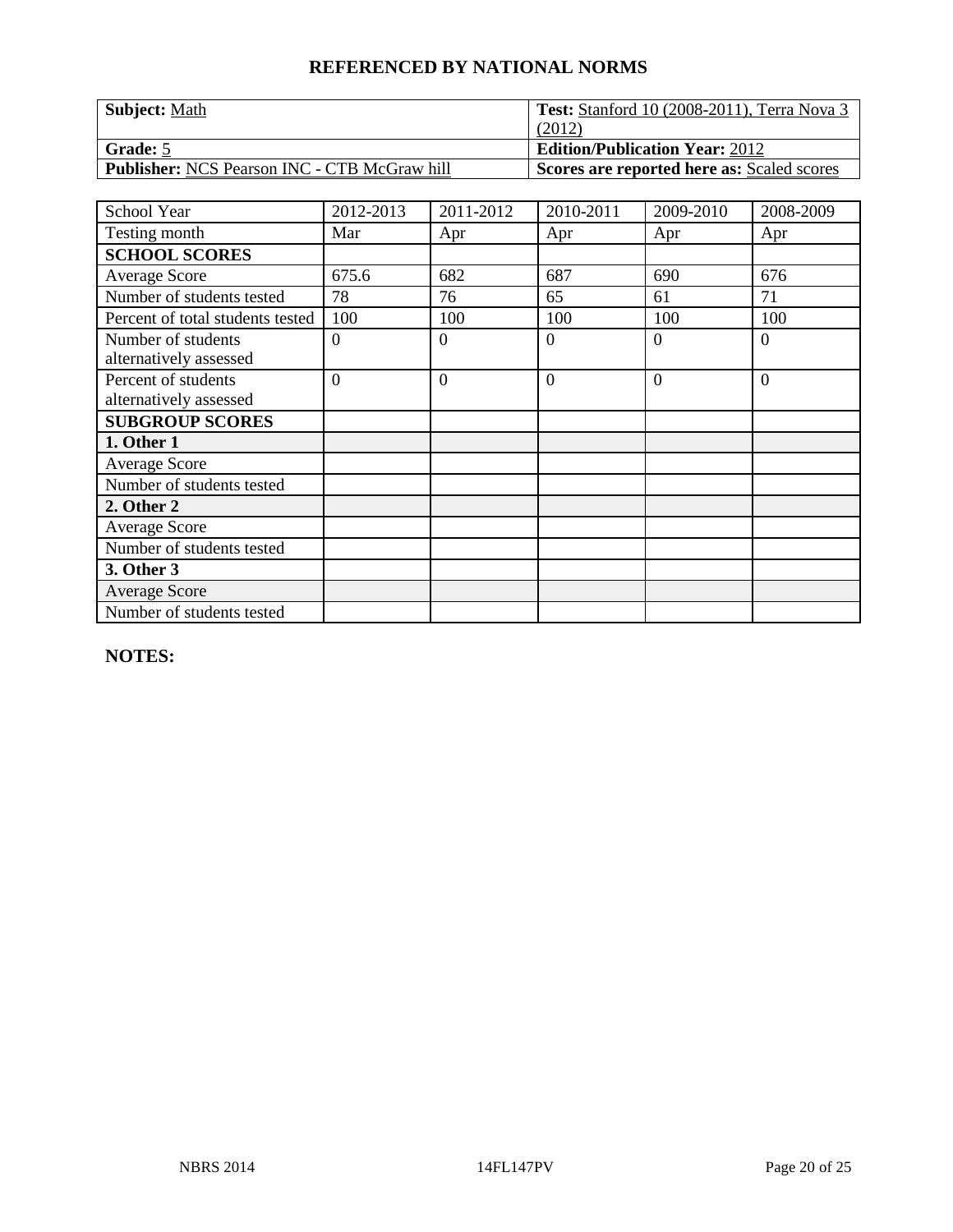| Subject: Math                                       | Test: Stanford 10 (2008-2011), Terra Nova         |
|-----------------------------------------------------|---------------------------------------------------|
|                                                     | (2012)                                            |
| Grade: 6                                            | <b>Edition/Publication Year: 2012</b>             |
| <b>Publisher:</b> NCS Pearson INC - CTB McGraw Hill | <b>Scores are reported here as: Scaled scores</b> |

| School Year                      | 2012-2013      | 2011-2012      | 2010-2011      | 2009-2010      | 2008-2009      |
|----------------------------------|----------------|----------------|----------------|----------------|----------------|
| Testing month                    | Mar            | Apr            | Apr            | Apr            | Apr            |
| <b>SCHOOL SCORES</b>             |                |                |                |                |                |
| Average Score                    | 694.9          | 687            | 700            | 689            | 693            |
| Number of students tested        | 93             | 84             | 69             | 73             | 86             |
| Percent of total students tested | 100            | 100            | 100            | 100            | 100            |
| Number of students               | $\overline{0}$ | $\theta$       | $\overline{0}$ | $\Omega$       | $\overline{0}$ |
| alternatively assessed           |                |                |                |                |                |
| Percent of students              | $\overline{0}$ | $\overline{0}$ | $\overline{0}$ | $\overline{0}$ | $\overline{0}$ |
| alternatively assessed           |                |                |                |                |                |
| <b>SUBGROUP SCORES</b>           |                |                |                |                |                |
| 1. Other 1                       |                |                |                |                |                |
| <b>Average Score</b>             |                |                |                |                |                |
| Number of students tested        |                |                |                |                |                |
| 2. Other 2                       |                |                |                |                |                |
| Average Score                    |                |                |                |                |                |
| Number of students tested        |                |                |                |                |                |
| 3. Other 3                       |                |                |                |                |                |
| <b>Average Score</b>             |                |                |                |                |                |
| Number of students tested        |                |                |                |                |                |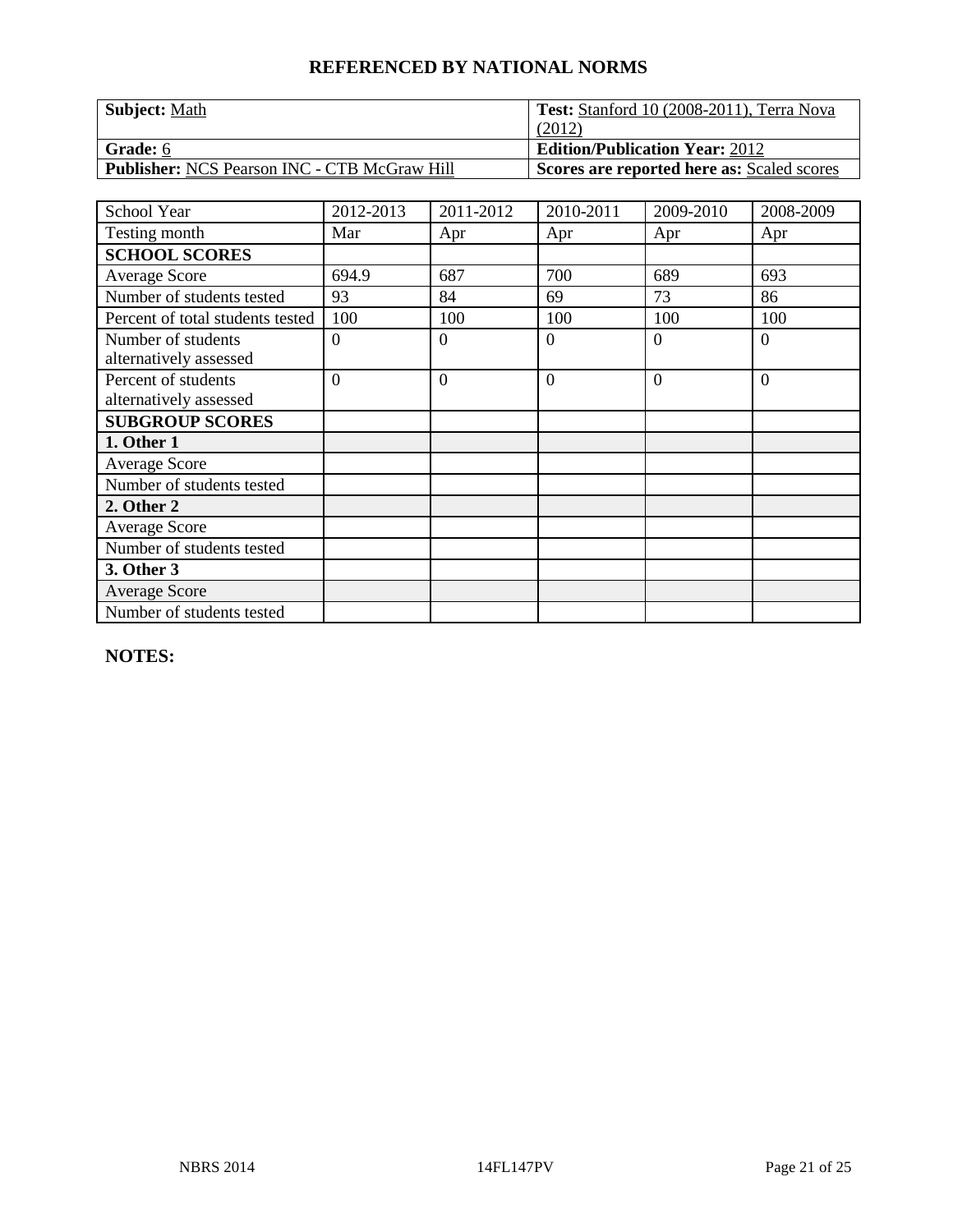| <b>Subject:</b> Reading/ELA                         | <b>Test:</b> Stanford 10 (2009-2012) and Terra    |
|-----------------------------------------------------|---------------------------------------------------|
|                                                     | Nova 3 (2013)                                     |
| Grade: 3                                            | <b>Edition/Publication Year: 2012</b>             |
| <b>Publisher:</b> NCS Pearson Inc - CTB McGraw Hill | <b>Scores are reported here as: Scaled scores</b> |

| School Year                      | 2012-2013 | 2011-2012      | 2010-2011      | 2009-2010 | 2008-2009 |
|----------------------------------|-----------|----------------|----------------|-----------|-----------|
| Testing month                    | Mar       | Apr            | Apr            | Apr       | Apr       |
| <b>SCHOOL SCORES</b>             |           |                |                |           |           |
| Average Score                    | 652.3     | 659            | 657            | 655       | 653       |
| Number of students tested        | 52        | 44             | 61             | 62        | 60        |
| Percent of total students tested | 100       | 100            | 100            | 100       | 100       |
| Number of students               | $\Omega$  | $\theta$       | $\overline{0}$ | $\Omega$  | $\theta$  |
| alternatively assessed           |           |                |                |           |           |
| Percent of students              | $\Omega$  | $\overline{0}$ | $\overline{0}$ | $\Omega$  | $\theta$  |
| alternatively assessed           |           |                |                |           |           |
| <b>SUBGROUP SCORES</b>           |           |                |                |           |           |
| 1. Other 1                       |           |                |                |           |           |
| <b>Average Score</b>             |           |                |                |           |           |
| Number of students tested        |           |                |                |           |           |
| 2. Other 2                       |           |                |                |           |           |
| <b>Average Score</b>             |           |                |                |           |           |
| Number of students tested        |           |                |                |           |           |
| 3. Other 3                       |           |                |                |           |           |
| <b>Average Score</b>             |           |                |                |           |           |
| Number of students tested        |           |                |                |           |           |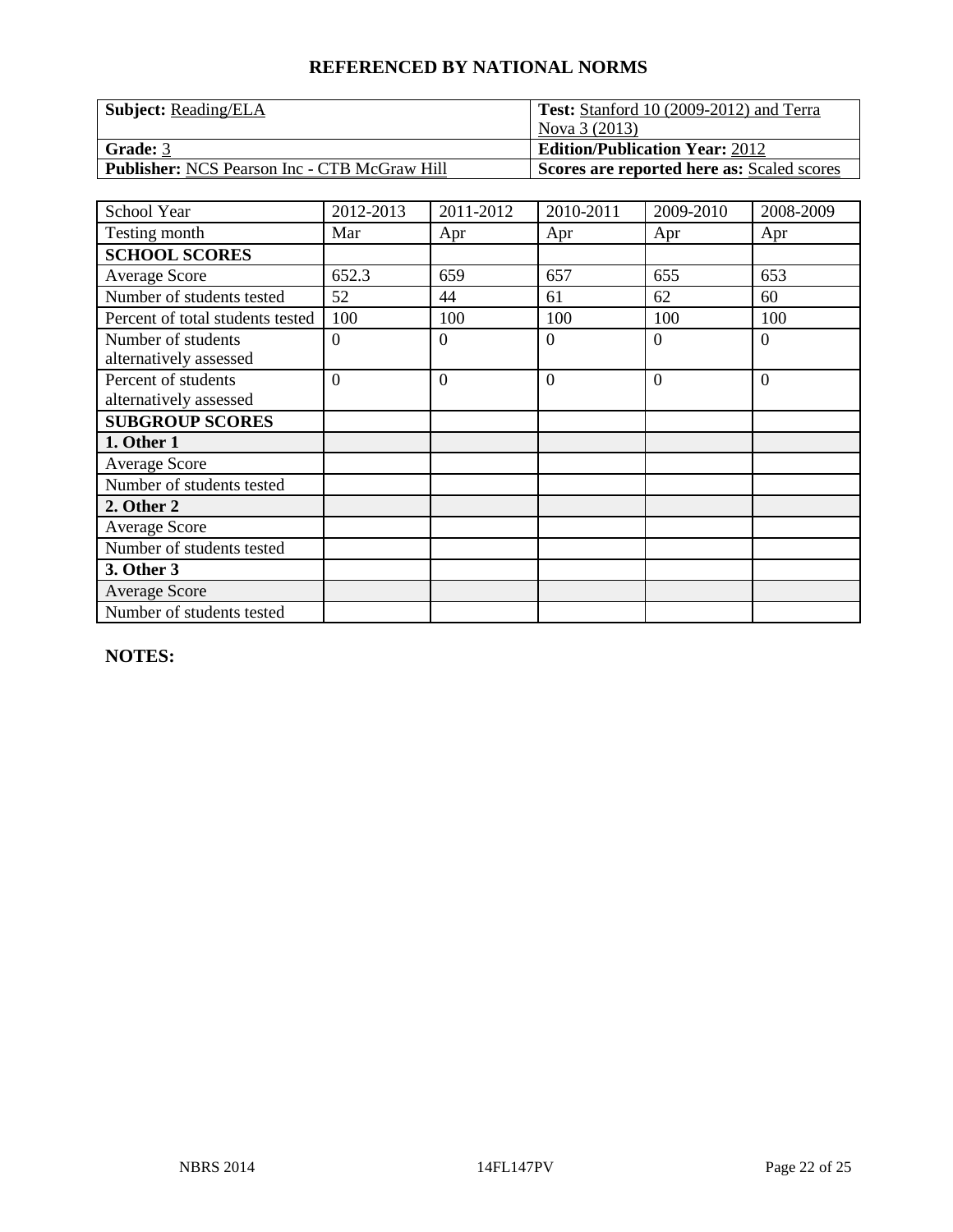| <b>Subject:</b> Reading/ELA                         | <b>Test:</b> Stanford 10 (2008-2011), Terra Nova 3 |
|-----------------------------------------------------|----------------------------------------------------|
|                                                     | (2012)                                             |
| <b>Grade: 4</b>                                     | <b>Edition/Publication Year: 2012</b>              |
| <b>Publisher:</b> NCS Pearson INC - CTB McGraw hill | <b>Scores are reported here as: Scaled scores</b>  |

| School Year                      | 2012-2013 | 2011-2012 | 2010-2011      | 2009-2010 | 2008-2009      |
|----------------------------------|-----------|-----------|----------------|-----------|----------------|
| Testing month                    | Mar       | Apr       | Apr            | Apr       | Apr            |
| <b>SCHOOL SCORES</b>             |           |           |                |           |                |
| <b>Average Score</b>             | 659.8     | 667       | 670            | 667       | 669            |
| Number of students tested        | 48        | 71        | 65             | 58        | 65             |
| Percent of total students tested | 100       | 100       | 100            | 98        | 100            |
| Number of students               | $\Omega$  | $\Omega$  | $\theta$       | $\Omega$  | $\Omega$       |
| alternatively assessed           |           |           |                |           |                |
| Percent of students              | $\Omega$  | $\Omega$  | $\overline{0}$ | $\Omega$  | $\overline{0}$ |
| alternatively assessed           |           |           |                |           |                |
| <b>SUBGROUP SCORES</b>           |           |           |                |           |                |
| 1. Other 1                       |           |           |                |           |                |
| <b>Average Score</b>             |           |           |                |           |                |
| Number of students tested        |           |           |                |           |                |
| 2. Other 2                       |           |           |                |           |                |
| Average Score                    |           |           |                |           |                |
| Number of students tested        |           |           |                |           |                |
| 3. Other 3                       |           |           |                |           |                |
| <b>Average Score</b>             |           |           |                |           |                |
| Number of students tested        |           |           |                |           |                |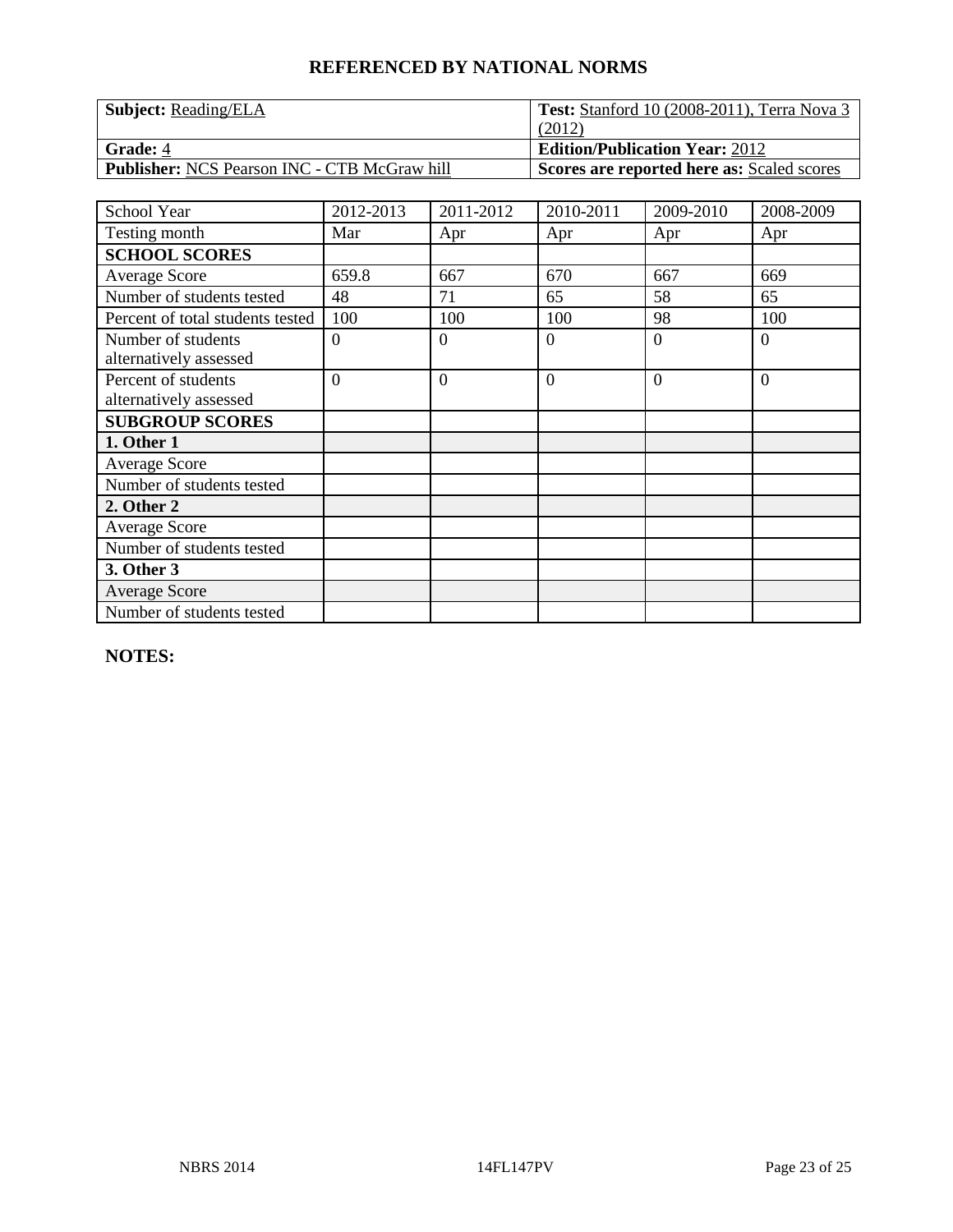| <b>Subject:</b> Reading/ELA                         | <b>Test:</b> Stanford 10 (2008-2011), Terra Nova 3 |
|-----------------------------------------------------|----------------------------------------------------|
|                                                     | (2012)                                             |
| <b>Grade:</b> 5                                     | <b>Edition/Publication Year: 2012</b>              |
| <b>Publisher: NCS Pearson INC - CTB McGraw Hill</b> | <b>Scores are reported here as: Scaled scores</b>  |

| School Year                      | 2012-2013 | 2011-2012 | 2010-2011      | 2009-2010 | 2008-2009      |
|----------------------------------|-----------|-----------|----------------|-----------|----------------|
| Testing month                    | Mar       | Apr       | Apr            | Apr       | Apr            |
| <b>SCHOOL SCORES</b>             |           |           |                |           |                |
| Average Score                    | 675.2     | 677       | 675            | 680       | 671            |
| Number of students tested        | 78        | 76        | 65             | 61        | 70             |
| Percent of total students tested | 100       | 100       | 100            | 100       | 98             |
| Number of students               | $\Omega$  | $\Omega$  | $\theta$       | 0         | $\Omega$       |
| alternatively assessed           |           |           |                |           |                |
| Percent of students              | $\Omega$  | $\Omega$  | $\overline{0}$ | $\Omega$  | $\overline{0}$ |
| alternatively assessed           |           |           |                |           |                |
| <b>SUBGROUP SCORES</b>           |           |           |                |           |                |
| 1. Other 1                       |           |           |                |           |                |
| <b>Average Score</b>             |           |           |                |           |                |
| Number of students tested        |           |           |                |           |                |
| 2. Other 2                       |           |           |                |           |                |
| Average Score                    |           |           |                |           |                |
| Number of students tested        |           |           |                |           |                |
| 3. Other 3                       |           |           |                |           |                |
| <b>Average Score</b>             |           |           |                |           |                |
| Number of students tested        |           |           |                |           |                |